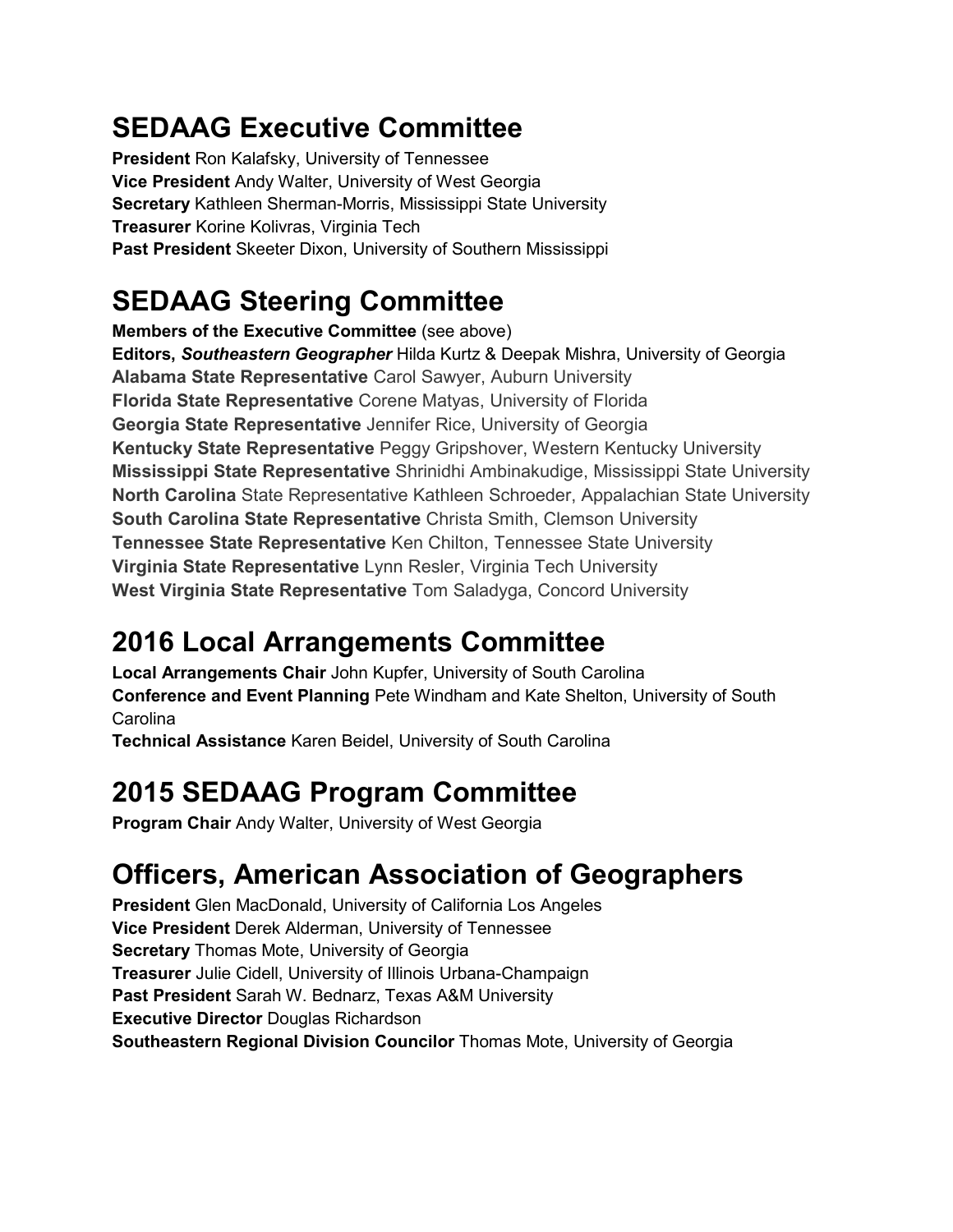# **SEDAAG Honors Committee**

**Chair** Grant Harley, University of Southern Mississippi

# **World Geography Bowl Committee**

**Event Organizers** Dawn M. Drake, Tom Bell, Dawn Bowen, Jamison Conley, Dennis Edgell, Peggy Gripshover, George Lonberger, Jeff Neff, Lee Ann Nolan

**Moderators** Tom Bell, Dawn Bowen, and Paul McDaniel

**Judges** Jamison Conley, Peggy Gripshover, and Criss Smith

**Scorekeepers** George Lonberger, Ingrid Luffman, Ronnie Schuman

**Master Scorekeeper** Lee Ann Nolan

### **Teams and State WGB Coordinators**

**Alabama** Steven Schultze, University of South Alabama **North Carolina:** Chris McGinn, North Carolina Central University **South Carolina** Jerry Mitchell University of South Carolina **Tennessee** Andrew Joyner, East Tennessee State University **Virginia** Joe Nicholas, University of Mary Washington **West Virginia** Shimantini Shome, Concord University

### **Conference Support Provided By**



**Columbia Convention and Visitors Bureau**





esri

Department of Geography

UNIVERSITY OF SOUTH CAROLINA

Hazards & Vulnerability Research Institute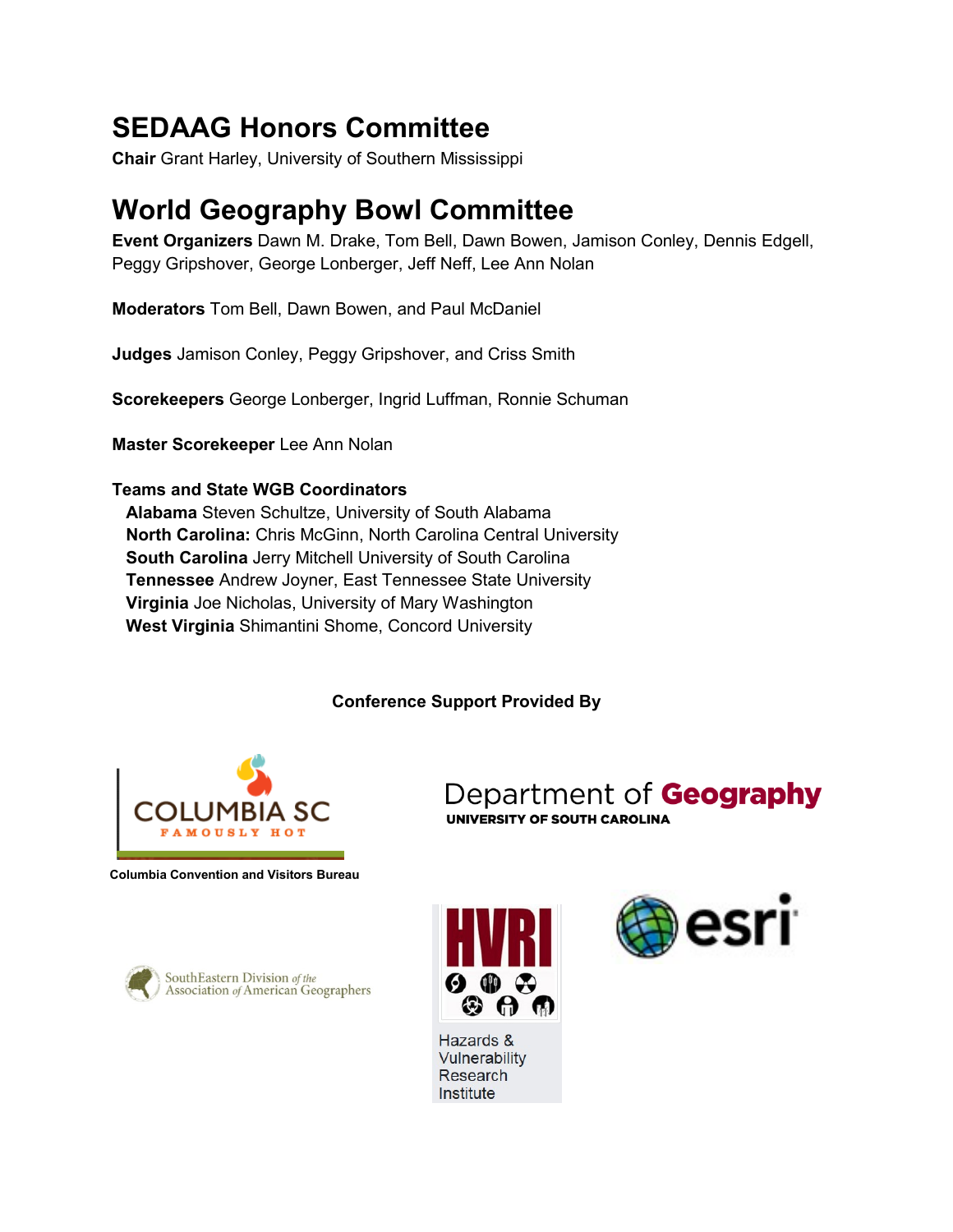# **PROGRAM AT A GLANCE**

| <b>Sunday, November 20</b> |                                                                                                                             |                                                                                  |  |  |
|----------------------------|-----------------------------------------------------------------------------------------------------------------------------|----------------------------------------------------------------------------------|--|--|
| $8:00$ AM - $6:00$ PM      | <b>Registration and Exhibitor Check-in</b>                                                                                  | Atrium                                                                           |  |  |
| 8:30 AM - Noon             | <b>Congaree River Field Trip</b>                                                                                            | Lobby                                                                            |  |  |
| $9:00 - 11:00$ AM          | <b>Executive Committee Meeting</b>                                                                                          | Palmetto II                                                                      |  |  |
| $11:00 - 11:45$ AM         | <b>World Geography Bowl Registration</b>                                                                                    | <b>Capital Pre-function</b>                                                      |  |  |
| Noon - 4:00 PM             | <b>Steering Committee Meeting</b>                                                                                           | Palmetto II                                                                      |  |  |
| Noon - 12:30 PM            | <b>World Geography Bowl Orientation</b>                                                                                     | Capital II                                                                       |  |  |
| $12:30 - 4:00$ PM          | <b>World Geography Bowl Round Robin</b><br><b>Competition</b> (winning team & all-stars<br>announced after the final round) | Capital I, Capital II, Capital III                                               |  |  |
| $4:00 - 5:40$ PM           | <b>Paper and Poster Session I</b>                                                                                           | Carolina ABC, Carolina D,<br>Carolina E, Carolina FGH,<br>Capital IV, Palmetto I |  |  |
| $7:30 - 9:30$ PM           | <b>Opening Reception</b>                                                                                                    | <b>Tapp's Arts Center</b><br>1644 Main St, Columbia, SC                          |  |  |

| <b>Monday, November 21</b> |                                                            |                              |  |  |
|----------------------------|------------------------------------------------------------|------------------------------|--|--|
| 7:00 AM - 1:00 PM          | <b>Registration</b>                                        | Atrium                       |  |  |
| $6:45 - 8:00$ AM           | <b>Status of Women in Geography Breakfast</b>              | Palmetto II                  |  |  |
| 7:00 AM - 5:00 PM          | <b>Southeastern Geographer Photo</b><br><b>Competition</b> | Atrium                       |  |  |
| 8:00 - 10:00 AM            | <b>Paper and Poster Session II</b>                         | Various rooms                |  |  |
| 10:15 AM - 12:15 PM        | <b>Paper and Poster Session III</b>                        | Various rooms                |  |  |
| $12:15 - 1:15 \text{ PM}$  | <b>Stand Alone Geographers Lunch</b>                       | Palmetto II<br>Various rooms |  |  |
| $1:15 - 3:15$ PM           | <b>Paper and Poster Session IV</b>                         |                              |  |  |
| $3:30 - 5:30$ PM           | <b>Paper and Poster Session V</b>                          | Various rooms                |  |  |
| $5:00 - 6:00$ PM           | <b>SEDAAG Business Meeting</b>                             | Capital I                    |  |  |
| $6:00 - 7:15$ PM           | <b>World Geography Bowl Championship</b>                   | Capital III and IV           |  |  |
| $7:30 - 10:00$ PM          | <b>Honors Banquet and Plenary Address</b>                  | Carolina Ballroom            |  |  |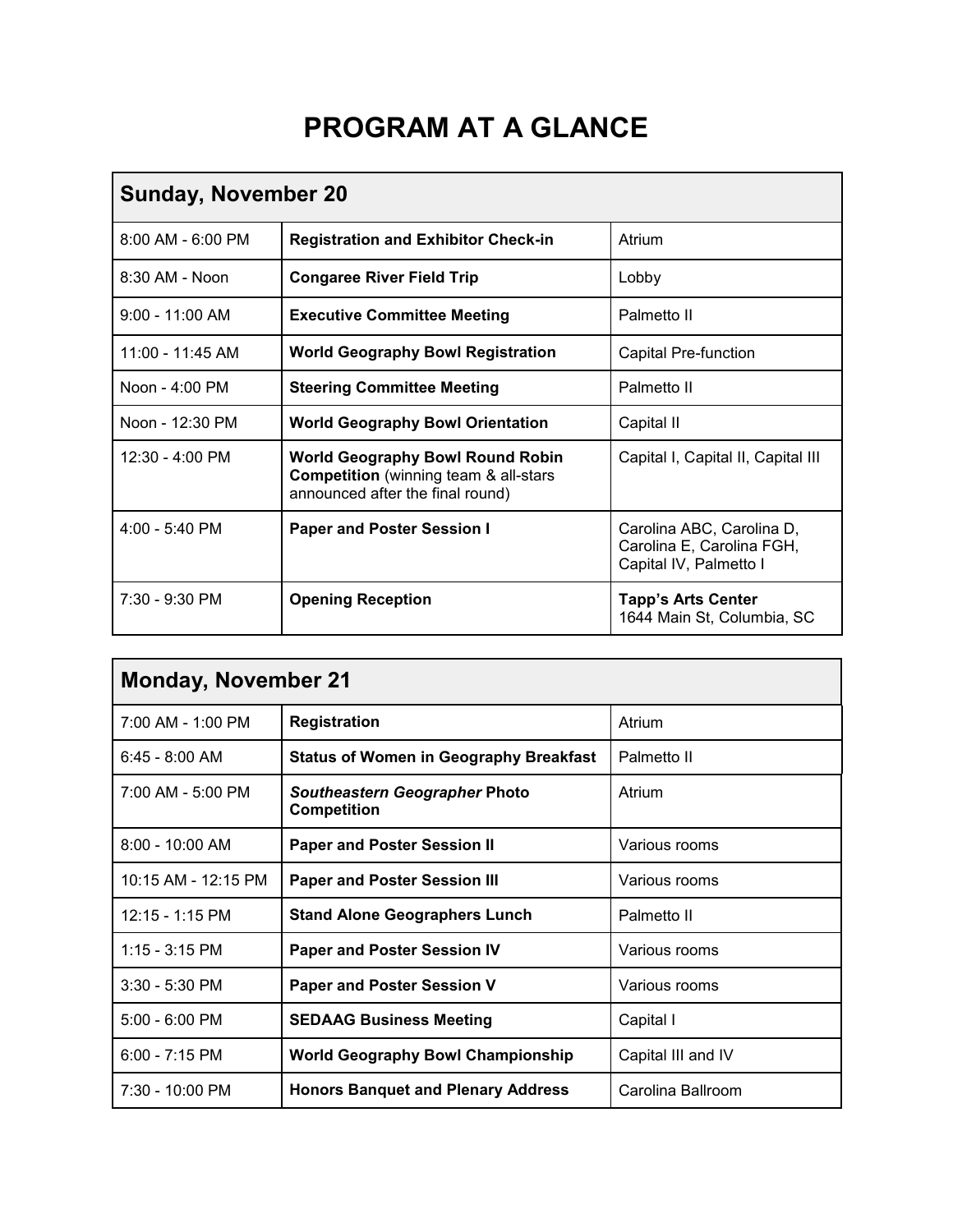# **Detailed Program**

### **SUNDAY** November 20

## **8:30 AM - Noon Congaree River Field Trip**

Will Graf leads this tour of the physical and human geography of the Congaree River as an exploration of the connection between nature and society in a representative progressive southern city. *Participants should meet in the Marriott lobby by 8:30 AM and dress appropriately for the weather, including comfortable walking shoes.*

### **11:00 AM – 4:00 PM World Geography Bowl**

Check in for teams participating in the Geography Bowl runs from 11:00-11:45 AM, followed by an orientation meeting at noon. These will take place in the Capital Ballroom area. Round robin competition begins at 12:30 PM, with the wining team and All-Stars announced afterwards.

## **4:00 - 6:00 PM: Paper and Poster Session I.**

**PAPER SESSION** Carolina ABC **Historical and Cultural Geographies**

Chair: Maria Fadiman

| 4:00 | India and the American Civil War: Globalizing Links in the Mid-Nineteenth Century<br>Thomas Frederick Howard, Armstrong State University                                                                                                            |
|------|-----------------------------------------------------------------------------------------------------------------------------------------------------------------------------------------------------------------------------------------------------|
| 4:20 | National Discourses Materialized: Early Settlement and Land Tenure in Perry County,<br>Ohio, 1800-1830 Ethan Bottone, University of Tennessee & Timothy Anderson, Ohio Univ.                                                                        |
| 4:40 | "Being Seduced and Moved by the Instigation of the Devil": State of Virginia<br>Recognition of the Murder of Enslaved People E. Arnold Modlin, Jr., Norfolk State Univ.                                                                             |
| 5:00 | Food, First Born Ceremonies and Globalization in Palau, Micronesia Maria Fadiman,<br>Florida Atlantic University                                                                                                                                    |
| 5:20 | Out from the Heartland and Up from the South: The Geography of NCAA Div. Il College<br>Athletics Theodore L. Goudge, Jonathan W. Harley, Colden M. Hillyer, and Cassidy A.<br>Holtman, Department of Geography, Northwest Missouri State University |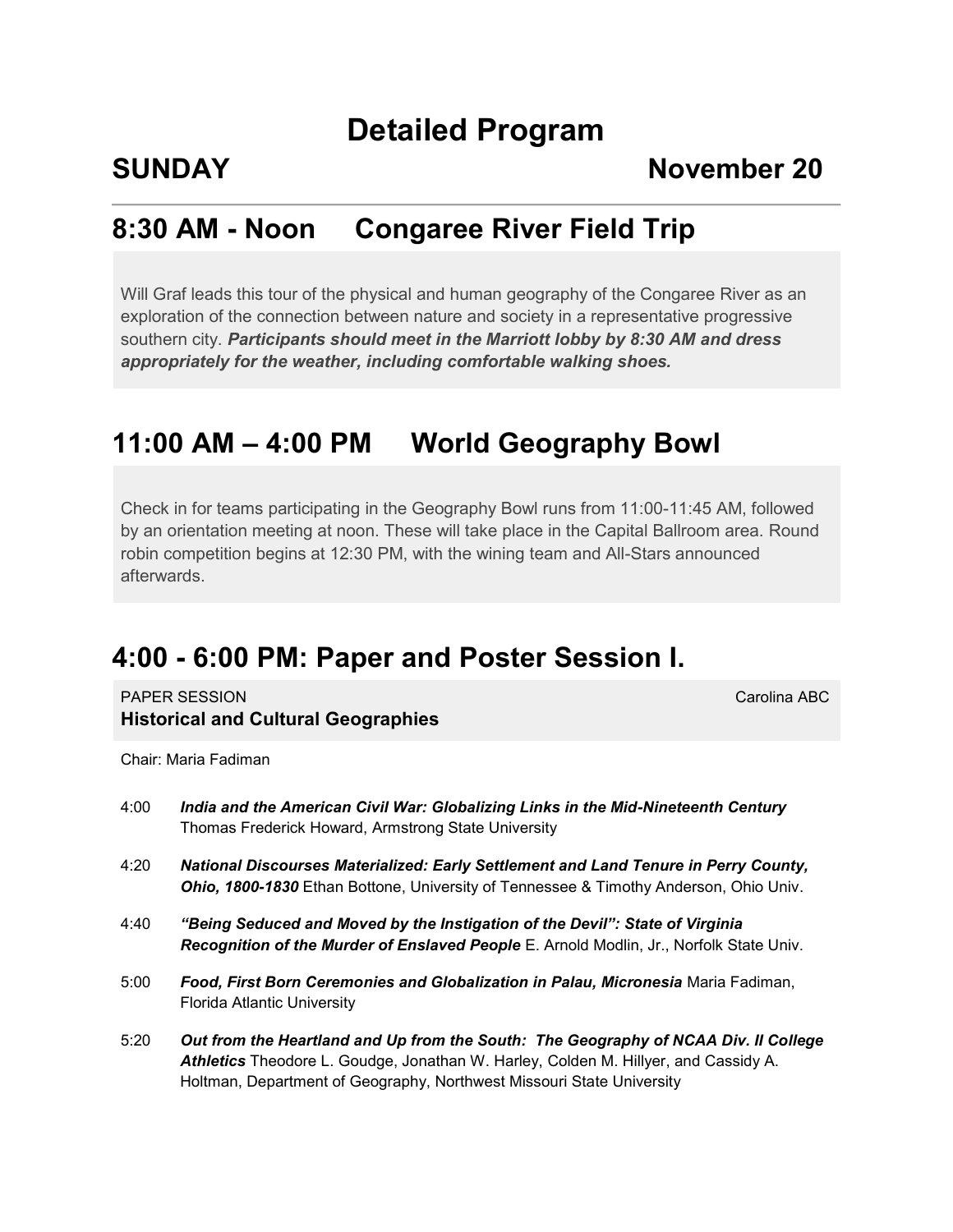### **PAPER SESSION** Carolina Decree and Carolina Decree and Carolina Decree and Carolina Decree and Carolina Decree and Carolina Decree and Carolina Decree and Carolina Decree and Carolina Decree and Carolina Decree and Caroli **Political Geographies**

Chair: Daniel McGowin

- 4:00 A Spatial Analysis of Polling Places in the City of Mobile, Alabama Casey Yaden, University of Wyoming
- 4:20 *Conflict of development and development of conflict: post war development programs in Sri Lanka* Ram Alagan & Seela Aladuwaka, Alabama State University
- 4:40 *De-Villainizing the Villain: Using Popular Geopolitics and Emotional Geographies to Reimagine the Science Fiction Antagonist* Hannah Gunderman, University of Tennessee-Knoxville
- 5:00 *Place, Ethnicity and the 2016 Taiwanese General Election* Daniel McGowin, Jacksonville State University

#### **PAPER SESSION** Carolina E

### **Environmental Conservation and Sustainability**

Chair: Amy Braun

- 4:00 *Water Policy Sustainability: An Analysis of Texas State Policy Impacts on city Water Policy Sustainability*, Rebecca Brady David & Graham A. Tobin, University of South Florida
- 4:20 *Challenges of Biodiversity Conservation and Human Welfare in a Rapidly Changing Global Environment* Manali Baruah, University of South Carolina
- 4:40 *Hydropower in the Southeast: Going With the Flow or Not?* Johanna Engstrom & Peter Waylen, University of Florida
- 5:00 *Producing Sustainable Development: North Carolina's "Blue" Economic Geographies*  Amy Braun, University of North Carolina at Chapel Hill

### PAPER SESSION CAROLINE CONTROL CAROLINE CAROLINE CAROLINE CAROLINE CAROLINE CAROLINE CAROLINE CAROLINE CAROLIN **Animals, Humans, and Land Use**

Chair: John A. Knox

- 4:00 *Wildlife Richness and Abundance Variation with Ranch Land Management Patterns in the Pantanal Region of Brazil* Scott H. Markwith, Florida Atlantic University, Julio de Souza & Rosana da Silva, Universidade Federal de Mato Grosso do Sul, Marcos Rezende, Universidade Estadual do Sudoeste da Bahia, & Rodrigo Jardim, Fazenda Bodoquena
- 4:20 *Comparing overlay-based suitability techniques to provide a measure of uncertainty in habitat areas for red wolves* Adam Alsamadisi, University of Tennessee-Knoxville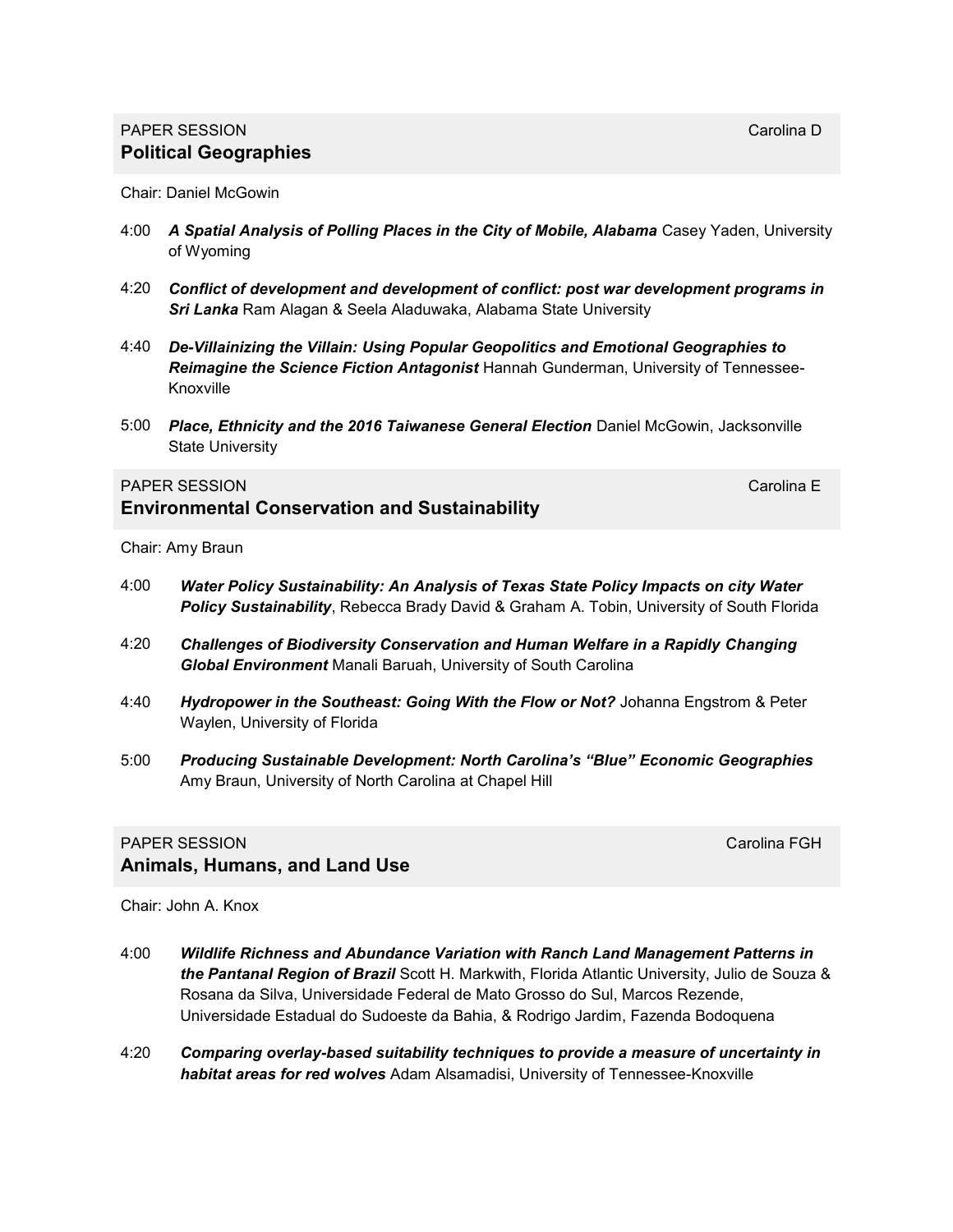- 4:40 *Designing Spatially Cohesive Nature Reserves with Backup Coverage* Michael R. Desjardins, Eric Delmelle, & Jing Deng, University of North Carolina at Charlotte
- 5:00 *Better Weather Information for Farmers: The One-Third Rule for Estimating Wet-Bulb*  **Temperature in Near-Freezing Conditions** John A. Knox, University of Georgia, David S. Nevius, University of Wisconsin-Milwaukee, & Pamela N. Knox, University of Georgia

### PANEL SESSION CAPITAL AND THE CAPITAL CAPITAL CAPITAL CAPITAL CAPITAL CAPITAL CAPITAL CAPITAL CAPITAL CAPITAL CAPITAL CAPITAL CAPITAL CAPITAL CAPITAL CAPITAL CAPITAL CAPITAL CAPITAL CAPITAL CAPITAL CAPITAL CAPITAL CAPITAL **GTU 4 U**

Organizers: James Lowry and Burrell Montz

4:00 *An interactive session to share ideas on how GTU can serve students better and ideas on chapter activities, for both students and faculty,* James Lowry, Georgia Gwinnett College, & Burrell Montz, East Carolina University

#### POSTER SESSION **POSTER SESSION**

### **Graduate Honors**

*Creation of High Quality Destination Data as Part of a Spatial Interaction Model Used in Food Insecurity Research* Richard Madumere, North Carolina Central University

*Florida Panther Vehicle Crash Mitigation: Applying Spatial Autocorrelation to Florida's Transportation Network to Prevent Panther Mortality* Elizabeth Major, University of North Carolina at **Charlotte** 

**Sway the Vote: Strategic Presidential Campaigning in Swing States Jeremy Mobley & Derrick** Scott, Florida International University

*Scientific Workflow-Driven Automation of Wetland Assessment for the United States: High-Performance Computing for Big Spatial Data Analytics* Minrui Zheng, University of North Carolina at **Charlotte** 

*Convective Mode of Tennessee Tornado Events* Kelly Gassert, University of Tennessee-Knoxville

*Effect of DEM Grid Size in Studying Rill Erosion and Rill Morphology Xiaoyu Lu, Yingkui Li, & Robert Washington-Allen, University of Tennessee-Knoxville*

*Geostatistical Tools to Measure the Distribution of Food Sources in Southeastern North Carolina*  Mehmaz Khademian, North Carolina Central University

*Reporting Back Environmental Exposures: A Case Study of Environmental Health Literacy and Individual Experienced Temperature Among Ground Maintenance Workers* Laura Thompson & Margaret Sugg, Appalachian State University, Jennifer Runkle, North Carolina State University, & Christopher Fuhrmann, Mississippi State University

### POSTER SESSION **POSTER SESSION**

### **Undergraduate**

*Examining the Effect of Gravel Lag on Beach Sediment Transport at Santa Rosa Island* Tynon, Briggs, University of West Florida

*All Our Teams: The Geography of SEC Fandom and Southern Identity* Jacob Cooper, Emory & Henry College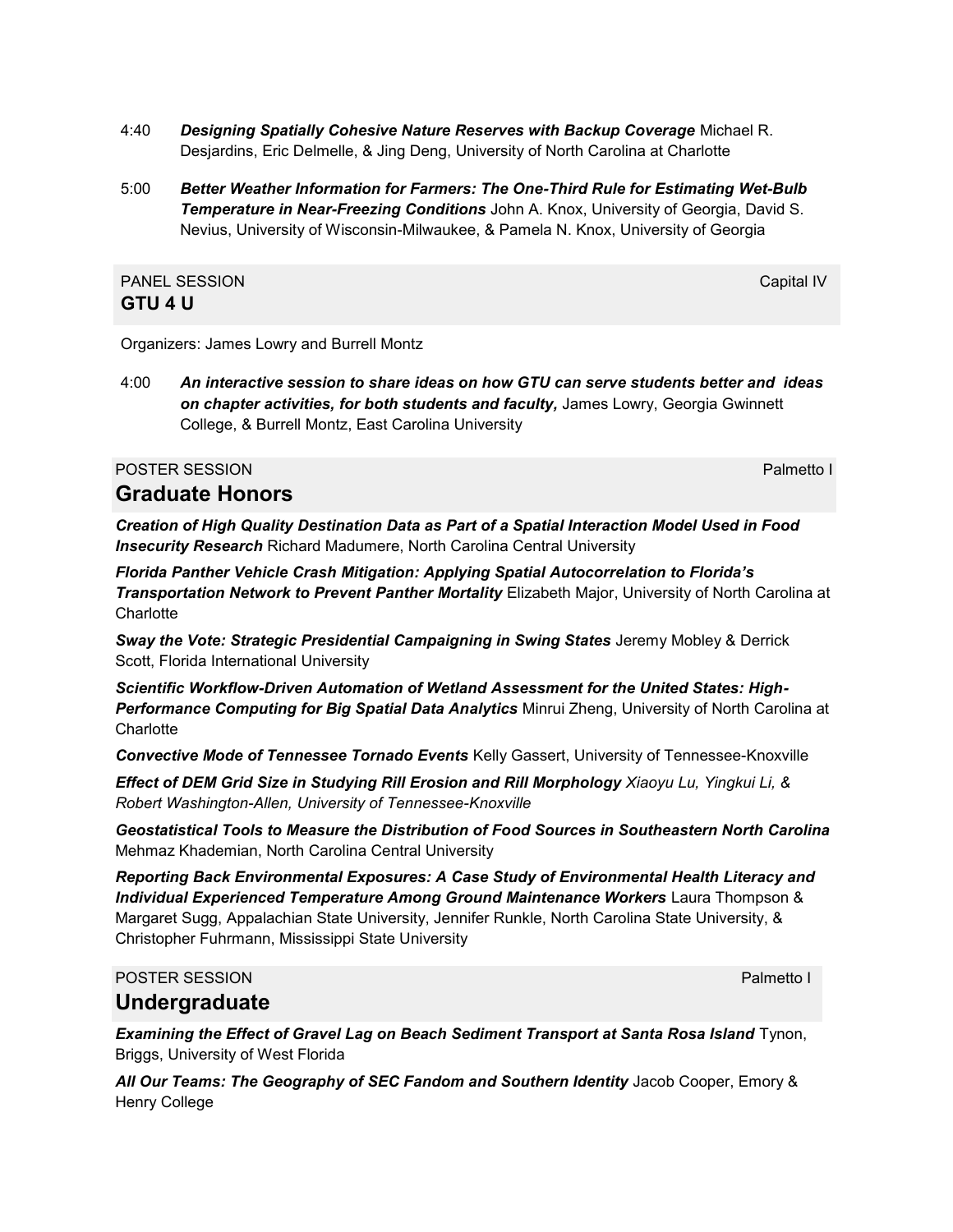*A Viewshed Model to Analyze Community Awareness of Nazi Concentration Camp Activities*  Charlotte Ector, University of South Carolina

*Commercial Flood Risk: Placing the Professionals in the Puzzle* Jeffry Edwards, East Carolina **University** 

*Using GIS to Examine Obesity and Diabetes Rates in Virginia* Stephen Grassia, Old Dominion **University** 

*Exploring Savannah's Gendered Landscape* Luke Henke, Nicole Mitchell, Linnea Ryan, Jamielee Korolovich, & Angelo Romero, Armstrong State University

*Improving rainfall estimations through the spatial analysis of tropical cyclone rainfall rates over Puerto Rico using TRMM* Michael Heslar, University of Florida

*The Wasabi Effect: The Rise of Japanese Cuisine in Bangkok's Foodscape* Sarun Junsiri, Concord University

*Creating a Community's Heritage Tour: Merging PPGIS and Public History* Bertram Melix, Amanda Rees, & Corbin Malynda, Columbus State University

*Small Town Law enforcement Return on Investment: A GIS Analysis* Anh Nguyen & Francis Koti, University of North Alabama

*Challenges and Opportunities for Integration in an Emerging Gateway: A Spatial Analysis of Atlanta's Immigrant Population* Christopher Sipes, Kennesaw State University

*Massive Waves and Sinking Ships: A Case Study of Media Representation of Refugees* Elisa Sperandio, Concord University

*Climate Growth Response of Quercus alba in Pipestem State Park, West Virginia* Andrew Summers, Radford University

*An Examination of Automobile Mortality Rates Based on Prohibition and Income by County in Alabama* Coty Welch, Jonathan Fleming, & Greg Gaston, University of North Alabama

*Understanding Spatial Parameters for Study Sites in Tree-Ring Science: Divergent Growth Rates of Alpine Larch Trees in Response to Microenvironmental Variability* Evan Montpellier, Appalachian State University

*"Plagues the Soul": Analyzing Comments from the Guestbook at the Old Slave Mart Museum*  Jessalyn Westphall, Armstrong State University

## **7:30 - 9:30 PM**

### **Opening Reception** 1644 Main St, Columbia, SC

The opening reception will be held at the Tapp's Arts Center, which is located a short 3 minute walk north on Main St. from the Marriott [\(http://www.tappsartscenter.com/\)](http://www.tappsartscenter.com/). Drinks and light hors d'oeuvres will be served. In addition to being able to browse the artwork and exhibitions at Tapp's, conference goers who attend the opening reception can enjoy entertainment by members of the Kenny George Band [\(http://www.kennygeorgeband.com/\)](http://www.kennygeorgeband.com/), prominent regional artists whose musical influences include Jason Isbell, American Aquarium, and the Turnpike Troubadours.

*Tonight's event is sponsored by the USC Hazards and Vulnerability Research Institute and the USC Department of Geography.*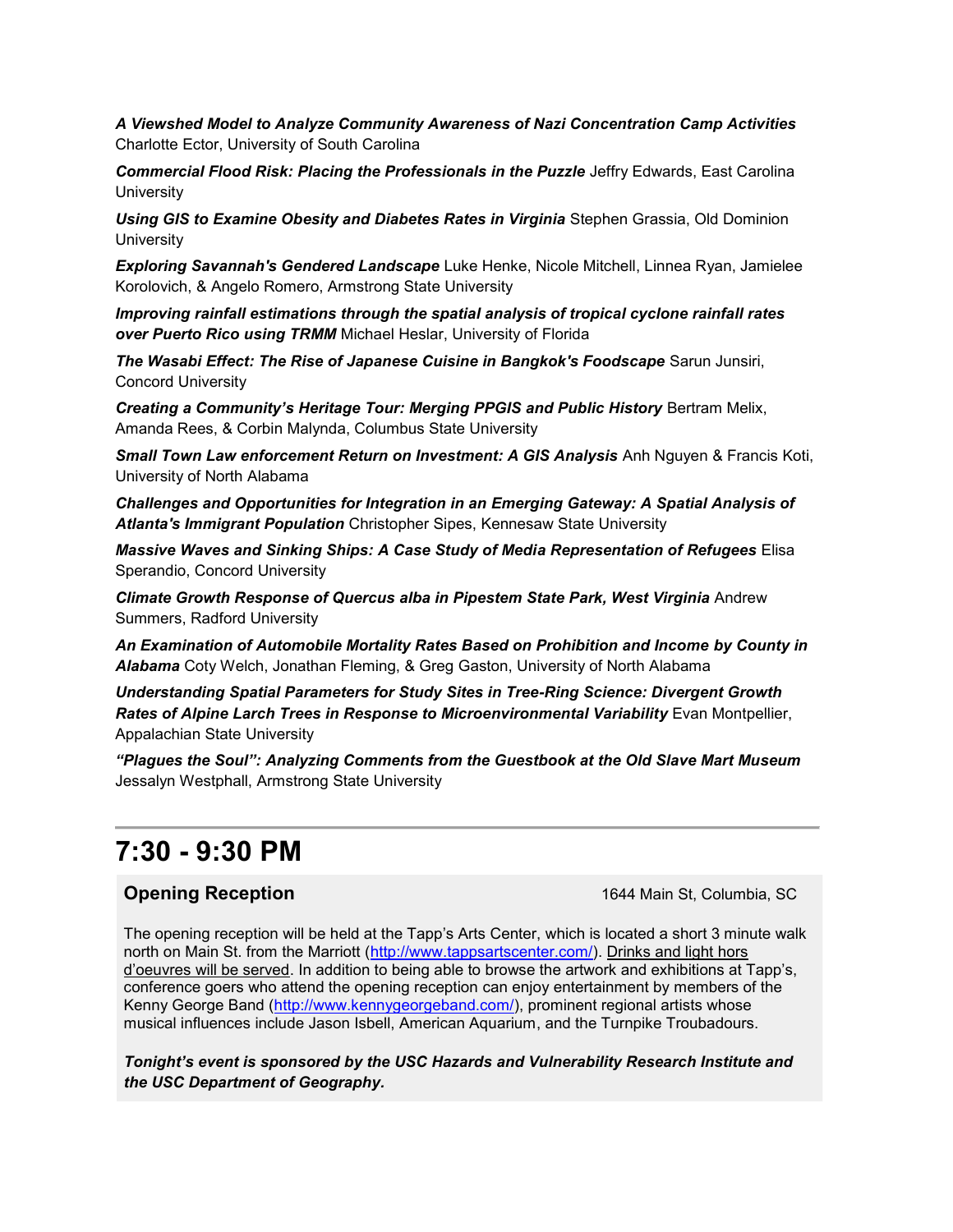# **8:00 - 10:00: Paper and Poster Session II.**

### **PAPER SESSION** Capital International Capital International Capital International Capital International Capital I **Advances in Economic Geographies**

Organizer and Chair: Sharon C. Cobb

- 8:00 The Evolution of the Agro-Food Economy at the Rural-Urban Fringe Dawn Drake, Missouri Western State University
- 8:20 **High-Growth Firms and Development within the Southern Context Ron Kalafsky, University** of Tennessee
- 8:40 *Geographies of Entrepreneurial Ecosystems: Non-Farm Proprietorship Employment by U.S. Metropolitan Area* Keith Debbage & Shaylee Bowen, University of North Carolina at Greensboro
- 9:00 Cost of Living, Income Growth and Spatial Inequality: An Exploratory Analysis, Harrison (Harry) Campbell, University of North Carolina at Charlotte & Ryan D. James, Department of Geography, Northern Illinois University
- 9:20 *New Developments for Business Crowdfunding in the South* Sharon Cobb, University of North Florida
- 9:40 *The Emergence of 3D Printing: What Determines the Spatial Diffusion of New Technology and Fuels Inventive Activity?* Jongmin Choi, University of North Carolina at Chapel Hill

#### PAPER SESSION **Capital III** CONTROL CONTROL INTERNATIONAL CAPITAL CAPITAL CAPITAL CAPITAL CAPITAL CAPITAL CAPITAL CAPITAL CAPITAL CAPITAL CAPITAL CAPITAL CAPITAL CAPITAL CAPITAL CAPITAL CAPITAL CAPITAL CAPITAL CAPITAL CAPI

**Reflections on the 2016 U.S. Elections**

Organizer and Chair: Gerald R. Webster

- 8:00 *In Florida Every Ballot Matters: An Analysis on the Impact of Undervotes and Non-Major Party Support in the 2016 Presidential Election,* Nicholas Quinton, Independent Scholar
- 8:20 *Political Geographical Considerations of the 2016 Elections in the American South* Jonathan Leib, Old Dominion University
- 8:40 *The 2016 Presidential Election and Potential Future Changes in the Electoral Vote Landscape* Gerald R. Webster, University of Wyoming
- 9:00 *How did Trump do in the Cities?* Andy Walter, University of West Georgia
- 9:20 *Discussion*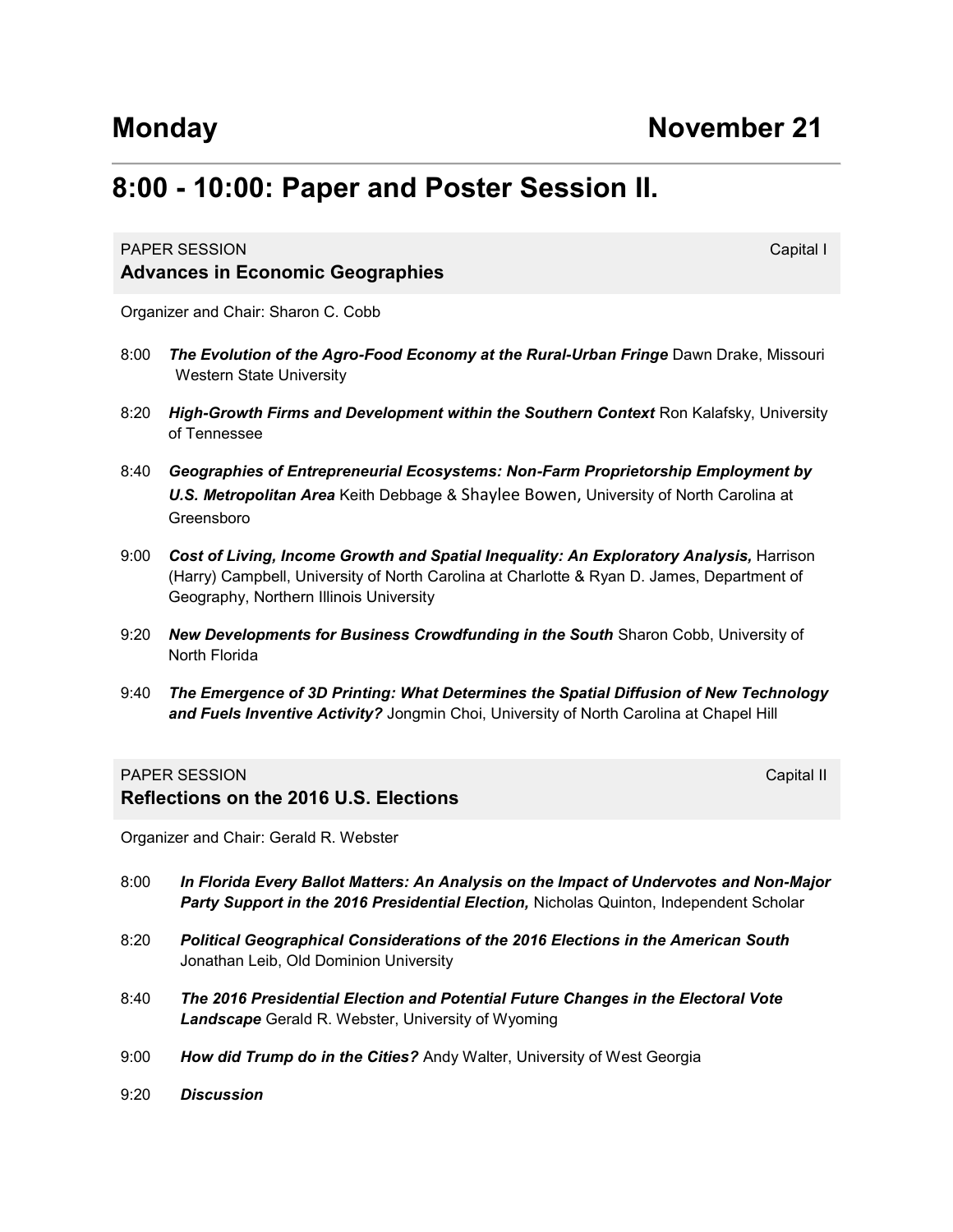Chair: Phillip Schmutz

- 8:00 *The Rising Sea: Goodbye Hilton Head Island* Adam D. Griffith, University of North Carolina at Charlotte, Joseph Staton, University of South Carolina-Beaufort, & Daniel Morgan, Beaufort County Mapping and Geographical Services
- 8:20 *Visualizing Sea Level Rise to Examine the Nexus of Climate Change and Socio-Economic Security* Jory Fleming, University of South Carolina and NOAA Office for Coastal Management, Nicholas Schmidt & Lori Cary-Kothera, National Oceanic and Atmospheric Administration
- 8:40 **Groin Design, Usage, Effectiveness, and Impact Along the Yucatan Coast Peter** Tereszkiewicz, University of West Florida, & Nathan McKinney, University of Tennessee
- 9:00 *Space-Time Characterization of Shoreline Change in Coastal Bangladesh* Thomas Crawford & Munshi Khaledur Rahman, Saint Louis University
- 9:20 *Utilizing Isotopic Signatures to Assess Beach Surface Moisture Dynamics* Phillip Schmutz, University of West Florida

### PAPER SESSION **Capital III** Capital III Capital III Capital III Capital III Capital III **Mountain Hydroclimate**

Organizer and Chair: L. Baker Perry

- 8:00 *Precipitation Characteristics in Glacierized Tropical Andean Cordilleras of Peru and Bolivia* L. Baker Perry, Appalachian State University, Anton Seimon, Appalachian State University & University of Maine, Marcos Andrade, Universidad Mayor de San Andres, Jason L. Endries, Appalachian State University, Fernando Velarde, Universidad Mayor de San Andres, Paul A. Mayewki, University of Maine, Charles Rodda, University of Maine, Sandro Arias, Servicio Nacional de Meterologia e Hidrologia, Eric J. Burton, Appalachian State University, Ronald Winkelmann, Universidad Mayor de San Andres, Courtney M. Cooper, Appalachian State University & University of Idaho, Guido Mamani, Servicio Nacional de Meterologia e Hidrologia, Maxwell Rado, Universidad Nacional de San Antonio de Abad de Cusco, & Nilton Montoya, Universidad Nacional de San Antonio de Abad de Cusco
- 8:20 *ENSO-Precipitation Relationships in the Central Andes* Evan Montpellier & L. Baker Perry, Appalachian State University, Isabel Moreno & Marcos Andrade, Universidad Mayor de San Andreas, Jason L. Endries, Appalachian State University, Anton Seimon, Appalachian State University and University of Maine, Fernando Velarde, Universidad Mayor de San Andres, Mario Rohrer, Meteodat GmbH, & Christian Huggel, University of Zurich
- 8:40 *Vertical Structure and Character of Precipitation in the Tropical High Andes of Bolivia and Southern Peru* . Jason L. Endries & L. Baker Perry, Appalachian State University, Sandra Yuter, North Carolina State University, Anton Seimon, Appalachian State University and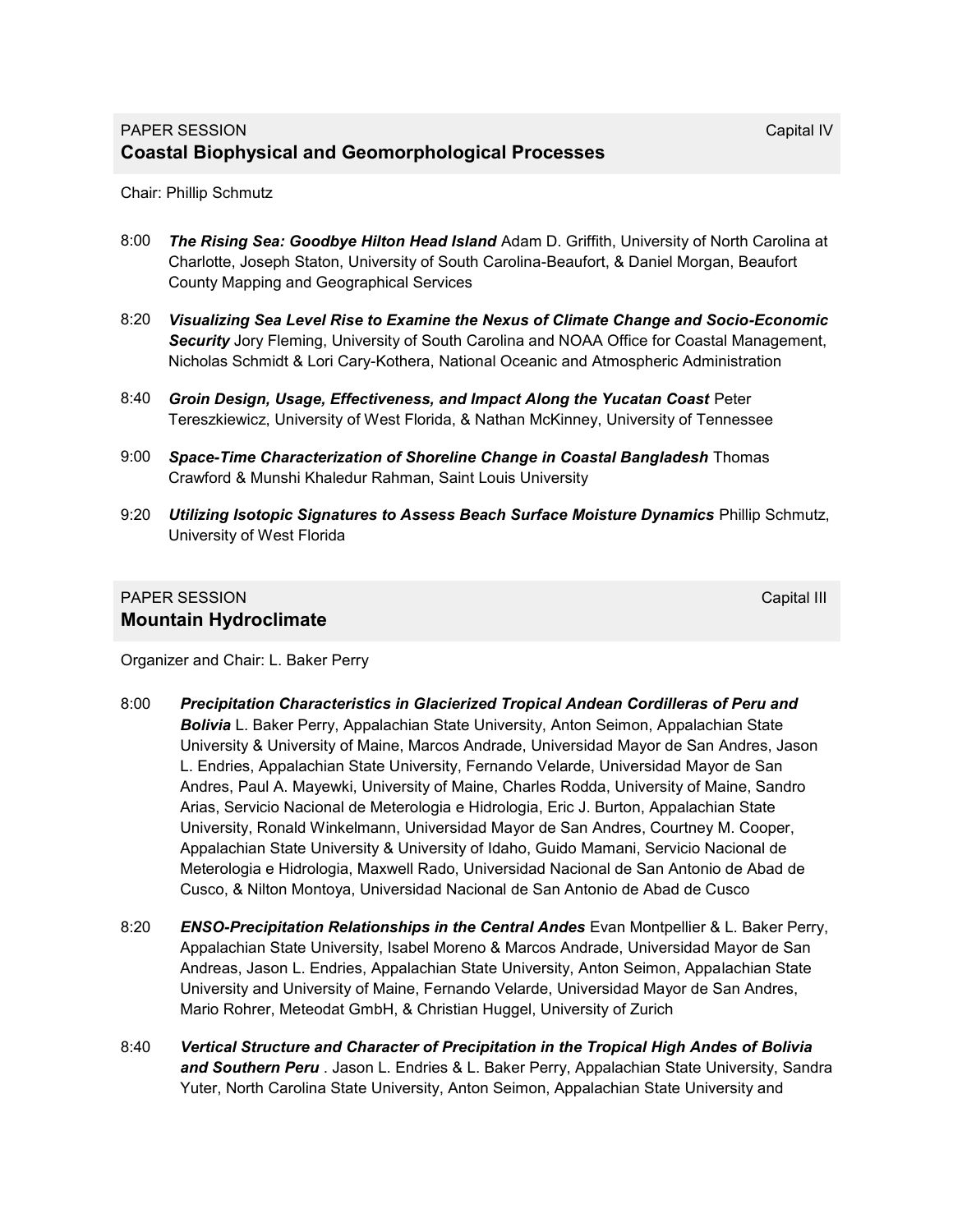University of Maine, Marcos Andrade, Universidad Mayor de San Andres, Guido Mamani, Universidad Nacional de San Antonio de Abad de Cusco, Marti Bonshoms, Servicio Nacional de Meterologia e Hidrologia, Fernando Velarde, Ronald Winkelmann & Maxwell Cuchills, Universidad Mayor de San Andres, Nilton Montoya, Universidad Nacional de San Antonio de Abad de Cusco, Sandro Arias, Servicio Nacional de Meterologia e Hidrologia

- 9:00 *Synoptic Patterns Associated with Heavy Snowfall Events on the Quelccaya Icecap of Peru* Eric J. Burton & L. Baker Perry, Appalachian State University, Anton Seimon, Appalachian State University and University of Maine, Jason Endries, Appalachian State University, Sandro Arias, Servicio Nacional de Meterologia e Hidrologia, Maxwell Rado, & Nilton Montoya, Universidad Nacional de San Antonio de Abad de Cusco
- 9:20 *Disentangling the Spatiotemporal Complexity of Synoptic and Orographic Precipitation Patterns in the Southeastern U.S. with a Self-Organizing Map* Jonathan W. Sugg & Charles E. Konrad II, University of North Carolina at Chapel Hill

#### PANEL SESSION Carolina ABC

### **Climate Change, Food Security, and Geospatial Intelligence: Expanding the Discussion of a Transdisciplinary Collaboration Environment in Southeastern U.S.**

Organizer and Chair: Camelia M. Kantor

*Panelists* Camelia M. Kantor, Clafin University, Darryl Murdock, U.S. Geospatial Intelligence Foundation, Amnon Levi, USDA-Agricultural Research Service, Camelia C. Knapp, University of South Carolina, David White, Clemson University, Edward H. Davis, Emory & Henry College

### PAPER SESSION Carolina E **Climate and Society Interactions I**

Organizer: Kirsten Lackstrom and Ashley Ward Chair: Kirsten Lackstrom

- 8:00 *Challenges and Frontiers in Climate Services: Lessons from NOAA's Regional Integrated Sciences and Assessments Program* Kirstin Dow & Kirsten Lackstrom, University of South Carolina
- 8:20 *Individual Experienced Heat Exposure among Grounds Management Workers across Three Geographic Regions* Maggie M. Sugg, Appalachian State University, Jennifer Runkle, North Carolina State University, Christopher Furhmann, Mississippi State University, & Scott Stevens, North Carolina State University
- 8:40 *The Heat-Health Vulnerability Tool: Incorporating Community Stakeholder Feedback into Tool Development* Ashley Ward & Charles Konrad, University of North Carolina At Chapel Hill, & Maggie Sugg, Appalachian State University
- 9:00 *What Can Citizen Scientists Tell Us about Drought Conditions and Impacts? Local Perspectives on Drought Onset, Intensification, and Recovery* Kirsten Lackstrom, Amanda Brennan, and Kirstin Dow*,* University of South Carolina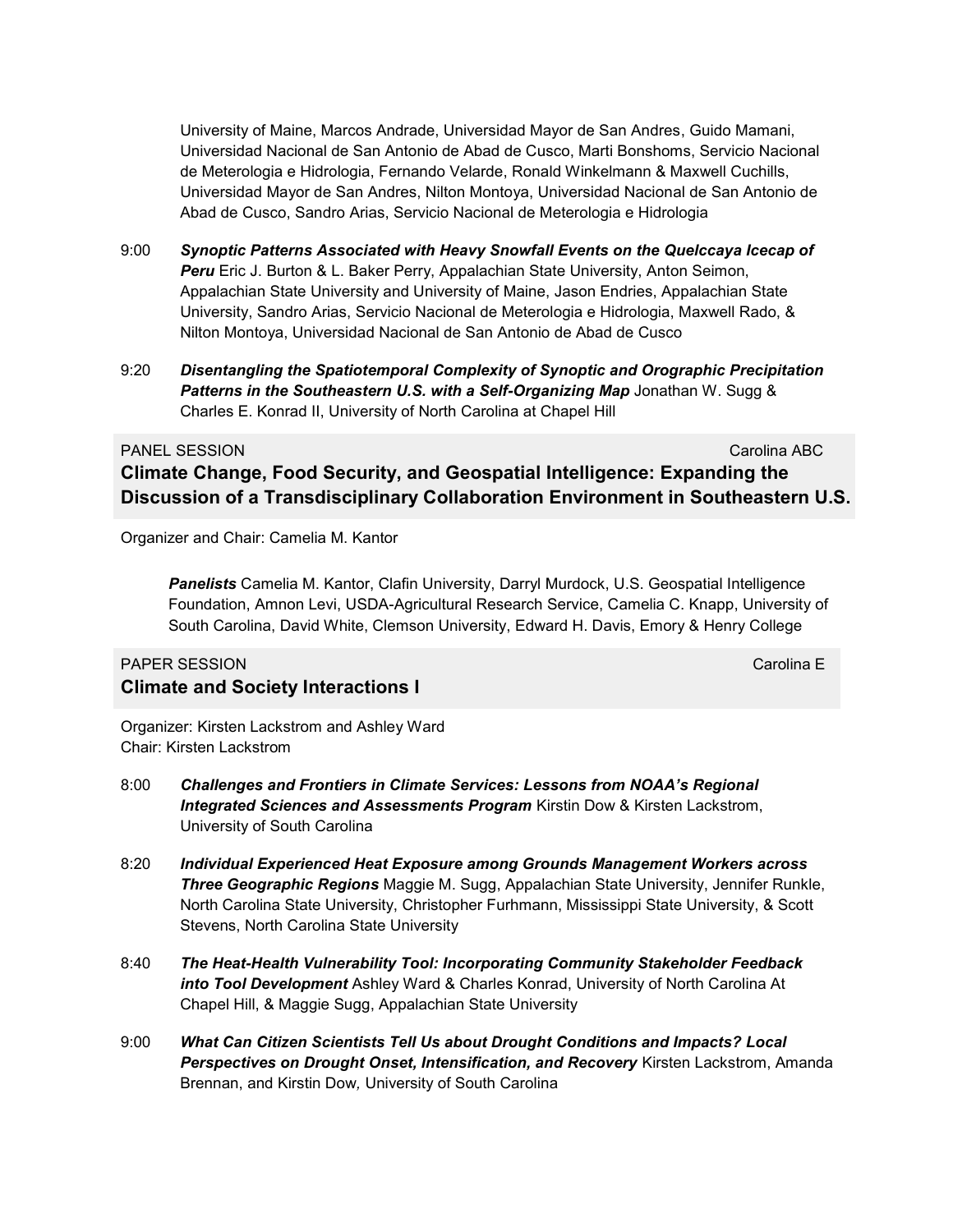Chair: Alexander Hohl

- 8:00 *Patterns of Land Cover Changes at Mt. Kasigau*, Njoroge Gathongo & Liem Tran, University of Tennessee-Knoxville
- 8:20 *Open Land-Use Map: A Land Use Mapping Strategy for Southeast U.S. Coastal Plain and Piedmont*, Di Yang, Mehmet Ozdez, Audrey Smith, & Michael Binford, Univ. of Florida
- 8:40 *Radar Toolkit for ArcGIS – Bringing Easy Radar Data Processing to Geographers* Jingyin Tang & Corene Matyas, University of Florida
- 9:00 *Representing North Carolina's Hidden History With Geophysical Remote Sensing and Cartography* Jacob Turner & Elisabeth Nelson, University of North Carolina at Greensboro
- 9:20 *A High Performance Spatiotemporal Query Analytical Framework for Large-scale Climate Data Analysis* Zhenlong Li, Univ. of South Carolina, Qunying Huang, Univ. of Wisconsin-Madison, Gregory J. Carbone, Univ. of South Carolina, & Fei Hu, George Mason Univ.
- 9:40 *Spatiotemporal Domain Decomposition and Indexing for Discovery of Disease Patterns Using Parallel Computing* Alexander Hohl, Eric Delmelle, & Wenwu Tang, University of North Carolina at Charlotte, & Irene Casas, Louisiana Tech University

### POSTER SESSION **POSTER SESSION Human-Environment**

*Mapping and Modeling Stormwater Sewer Infrastructure in Radford, VA* Benjamin Allamong, Radford University

*Geospatial Modeling of Flooding Threats to Coastal Community Water Infrastructure* Tom Allen, Old Dominion University, Tom Crawford, St. Louis University, Burrell Montz, East Carolina University

*The Missing Link: Watershed Partnerships as Effective Drivers for Watershed Restoration in TN* Jana Archer & Ingrid Luffman, East Tennessee State University

*Irrigation and Certificate of Use Compliance in the Wiregrass Region of Alabama Nick Barbre & Phillang* Chaney, Auburn University

*Money Goes Where Stormwater Flows – Reconceptualizing the Prioritization of Stormwater Infrastructure Rehabilitation on Seabrook Island, SC* Adam Ereth, University of South Carolina

*Greenways as a Resilience Dividend Provider: An Ecological Wisdom Inspired Perspective* Rhonda French and Tink Moore, University of North Carolina at Charlotte

*Mapping Scotland: Experiments in Eco-Philology* Michael Gavin, University of South Carolina, & Eric Gidal, University of Iowa

*Hazard Mitigation Planning Meets Higher Education* Joseph Harris, Louisiana State University, T. Andrew Joyner, William Tollefson, & Andrew Worley, East Tennessee State University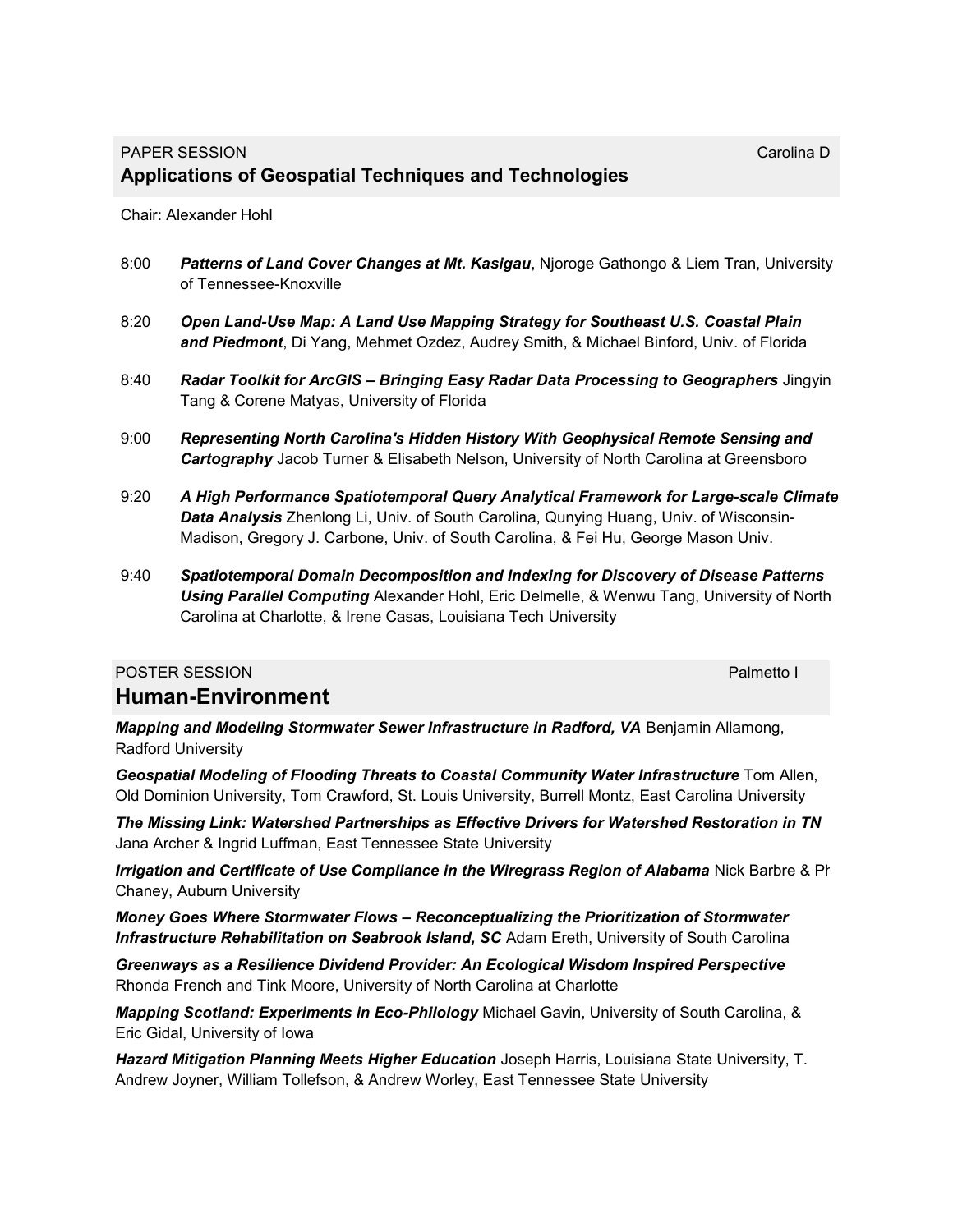*Social and Physical Vulnerability to Flood Hazards in Birmingham, AL* Mohammad Khalid Hossain & Philip Chaney, Auburn University

*Long-Term Monitoring and Assessment of Recreation Resources, Acadia National Park* Min-Kook Kim & Richard Gage, Marshall University

*Riverflow and Riparian Vegetation Responses of Dam Construction: Case Studies from Colorado River in TX, and Suwannee River, FL* Dinuke Munasinghe & Sagy Cohen, Univ. of Alabama

*Land Use and Land Cover Change in a National Park Gateway: Implications for Mountain Sustainability* Lynn Resler, Yang Shao, & James Campbell, Virginia Tech

*Factors Influencing Economic Loss from Inland Tropical Cyclones in the Southeastern United States* Shaikh Abdullah Al Rifat, University of Alabama

*Humans, Climate, and Wildfire: An Integrated, Quantitative Approach to Describing the 'Fire Regime'* Tom Saladyga, Concord University

*Exploring Resilience: Applying the Pressure Release Model to Utila, Honduras* Megan Warren, University of Memphis

*Examining the Relationship between Socioeconomic Factors and Drinking Water Quality: Mapping Areas of Concern for Eastern Palm Beach County, FL* Meagan Weisner, Florida Atlantic **University** 

### **10:00 – 10:15 AM: Coffee and Refreshments Break**

*Enjoy refreshments during this break, which is sponsored in part by the USC Department of Geography*

### **10:15 - 12:15: Paper and Poster Session III.**

**PAPER SESSION** Capital III Capital III Capital III Capital III Capital III Capital III Capital III Capital III **Urban Spaces and Spatialities**

Chair: Olivia Williams

- 10:15 *County-scale Analyses of Racial/Ethnic Diversity and Segregation in USA, 2000-2014*  Madhuri Sharma, University of Tennessee-Knoxville
- 10:35 *The Methodological Utility of Mortgage Data in Studies of Segregation and Neighborhood Change: Case Study in Charlotte, North Carolina* Elizabeth Morrell, University of North Carolina at Charlotte
- 10:55 *What is the Complexion of Contemporary Gentrification? A Case Study of Charlotte, NC*  Daniel Yonto & Jean-Claude Thill, University of North Carolina at Charlotte
- 11:15 *Rapid Urbanization and Its Implication on Spatial Accessibility to Healthcare in Ghana: A Case of Kumasi Metropolitan Areas* Filberto Asare-Akuffo, Richard Twumasi-Boakye, & Mark Horner, Florida State University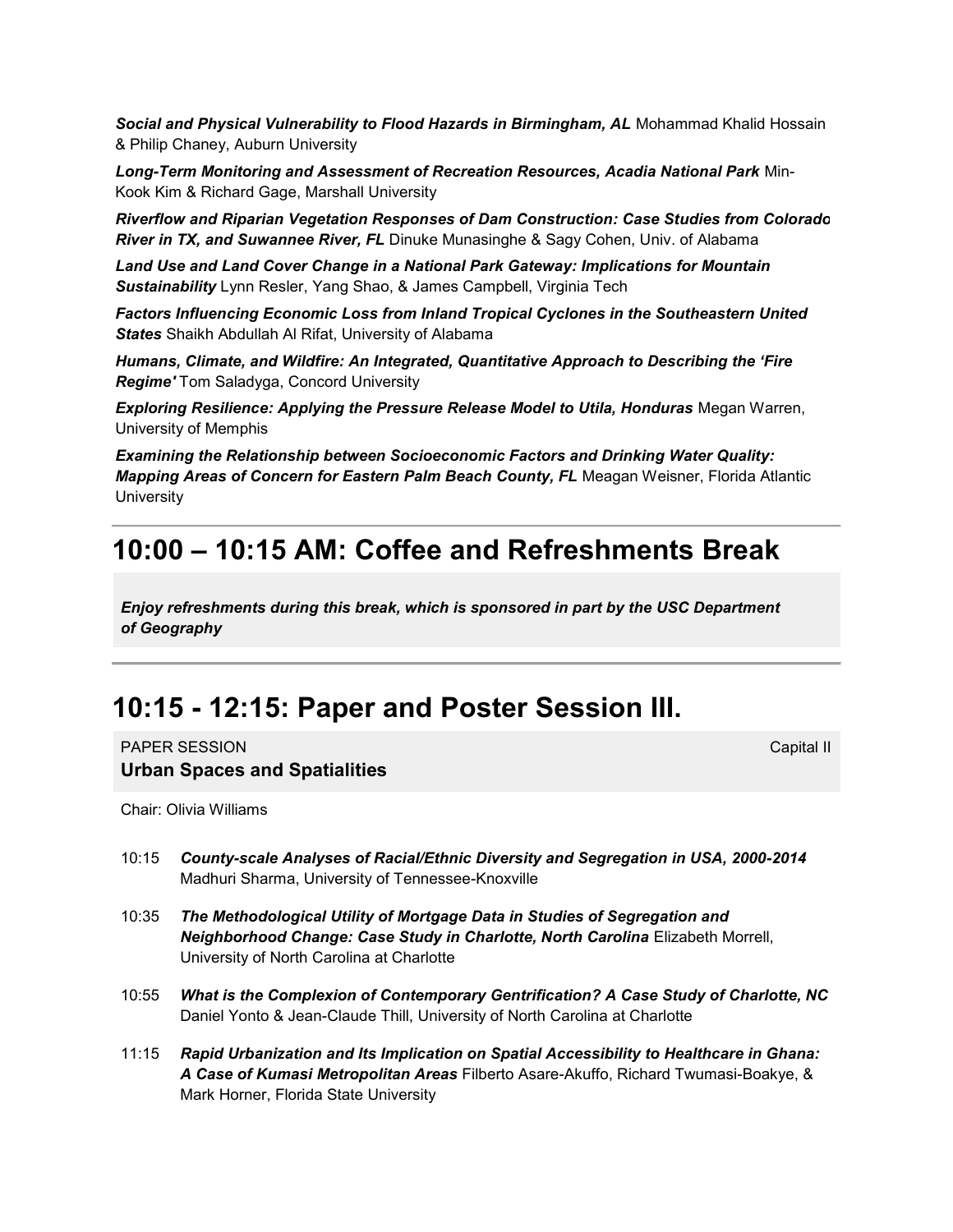- 11:35 *The Nature of Neighborhoods: Stability and Change in Atlanta's Neighborhood Geographies* Taylor Shelton, University of Kentucky, & Ate Poorthuis, Singapore University of Technology and Design
- 11:55 *Community Control of Neighborhood Development: The Case of a Community Land Trust in Saint Paul, MN* Olivia Williams, Florida State University

### PAPER SESSION CAPITAL CONTROL CONTROL CONTROL CAPITAL CAPITAL CAPITAL CAPITAL CAPITAL CAPITAL CAPITAL CAPITAL CAPITAL CAPITAL CAPITAL CAPITAL CAPITAL CAPITAL CAPITAL CAPITAL CAPITAL CAPITAL CAPITAL CAPITAL CAPITAL CAPITAL **Geographies of Race**

Chair: Amy Potter

- 10:15 *"Wade in the Water Children": Racial Tensions on Tybee Island, Georgia from Civil Rights to Orange Crush* Amy Potter & Jeffery R. Finney, Armstrong State University
- 10:35 *Removing White Confederate Monuments: The Work of Remembrance Not Reverence in New Orlean's Cultural Landscape* Rebecca Sheehan, Oklahoma State University, & Jennifer Speights-Binet, Samford University
- 10:55 *Was Tulsa's Brady Street Really Renamed? Critical Toponymy and the Compromising of Restorative Memory-Work* Jordan Brasher, University of Tennessee
- 11:15 *Categorizing Neo-Confederate Groups* Rachael Cofield & Douglas Allen, Florida State Univ.
- 11:35 *Order or Chaos: The Firebombings in Columbus, GA, 1971* Mark J. Sciuchetti Jr., Florida State University, & Marjorie Jerez, independent scholar
- 11:55 *The Struggle is Real: A Drive through in Alabama's Civil Rights Corridor* Robert White & Ram Alagan, Alabama State University

### PAPER SESSION CAPITAL CONTROL CONTROL CONTROL CONTROL CONTROL CAPITAL CONTROL CONTROL CONTROL CONTROL CONTROL CONTROL CONTROL CONTROL CONTROL CONTROL CONTROL CONTROL CONTROL CONTROL CONTROL CONTROL CONTROL CONTROL CONTROL **Geographies of Tourism**

Chair: Dawn S. Bowen

- 10:15 *Preserving a Livelihood: Chesapeake Watermen and Heritage Tourism* Colin B. Cate, University of Mary Washington
- 10:35 *Barbeque Tourism, Civil Rights, and the Cult of the Pig* Derek H. Alderman & Janna Caspersen, University of Tennessee
- 10:55 **Se Habla Venezolano***: Conducting Tourism Resource Audits across Physical and Human Landscapes* Larry Kleitches, Racquel Downing, Quintalya Eaden, & Mariana Manrique, Eman Seid, Jasmine Shine, Kayla Shy, Ladeja Slaughter, & Samantha Duso, Georgia State University
- 11:15 *Unmapping Rosedale Plantation: Expanding the Boundaries of Historical Interpretation* Ronald L. Schumann III, University of North Texas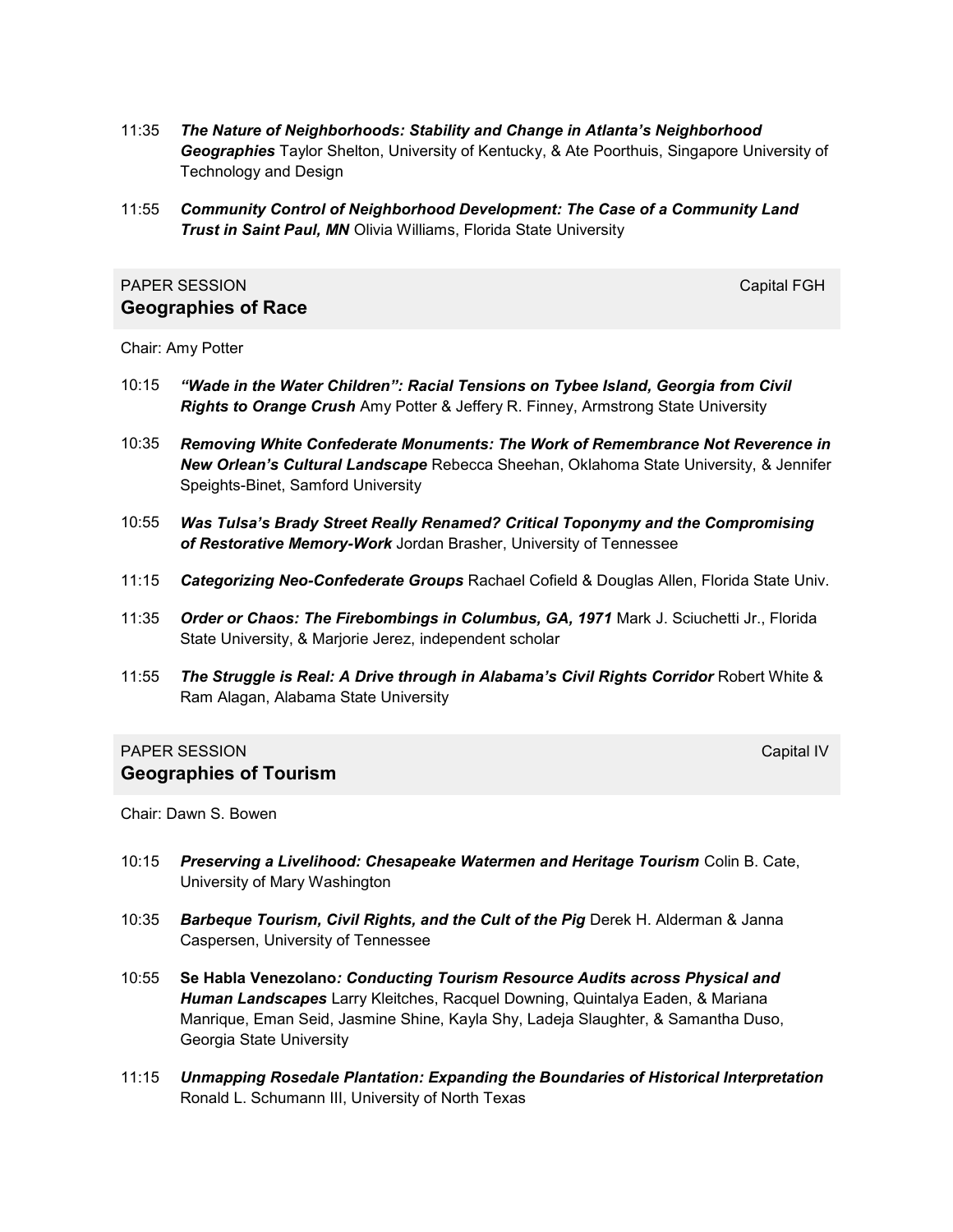11:35 *At the Edge of the Continent: Isolation and Heritage Tourism at Battle Harbour, Labrador* Dawn S. Bowen, University of Mary Washington

### **PAPER SESSION** Capital International Capital International Capital International Capital International Capital I **Weather and Climate I**

Chair: David Keellings

- 10:15 *Spatio-Temporal Variability of Rainfall Over Coastal Areas of Bangladesh During the Time Period 1980-2014* Yasin Wahid Rabby, University of Tennessee-Knoxville, & Abdur Rob, University of Dhaka
- 10:35 *A Climatology of Atmospheric River Interactions with the Southeastern United States Coastline* Neil Debbage, Paul Miller, Shaina Poore, Kaitlin Morano, Thomas L. Mote, & J. Marshall Shepherd, University of Georgia
- 10:55 *Evaluating Diurnal Aspects of Seasonal Climate Change* Michael Allen, Old Dominion **University**
- 11:15 On the Role of the Saharan Air Layer in the 2015 Puerto Rico Drought Thomas L. Mote, Univ. of Georgia, Craig Ramseyer, Salisbury Univ., & Paul Miller, Univ. of Georgia
- 11:35 Changes in the Spatial Nature of Heat Waves Over North America David Keellings, University of Alabama, & Erin Bunting, U.S. Geological Survey

### **PAPER SESSION** Carolina D **Climate and Society Interactions II**

Organizer: Kirsten Lackstrom and Ashley Ward Chair: Ashley Ward

- 10:15 *Heavy Precipitation, Floods, and Historical Climatology of the Southeast United States* Cary J. Mock, University of South Carolina
- 10:35 *Assessment of Storm Surge and Structural Damage on San Salvador Island, Bahamas, Associated with Hurricane Joaquin (2015)* Chris Fuhrmann, John Rodgers, & Kim Wood, Mississippi State University
- 10:55 *How Extreme Was the October 2015 Precipitation Even in South Carolina?* Peng Gao, Greg J. Carbone, and Junyu Lu, University of South Carolina
- 11:15 *Detrending Crop Yield Data for Spatial Visualization of Drought Impacts in the United States, 1895-2014* Junyu Lu, Gregory J. Carbone, Peng Gao, University of South Carolina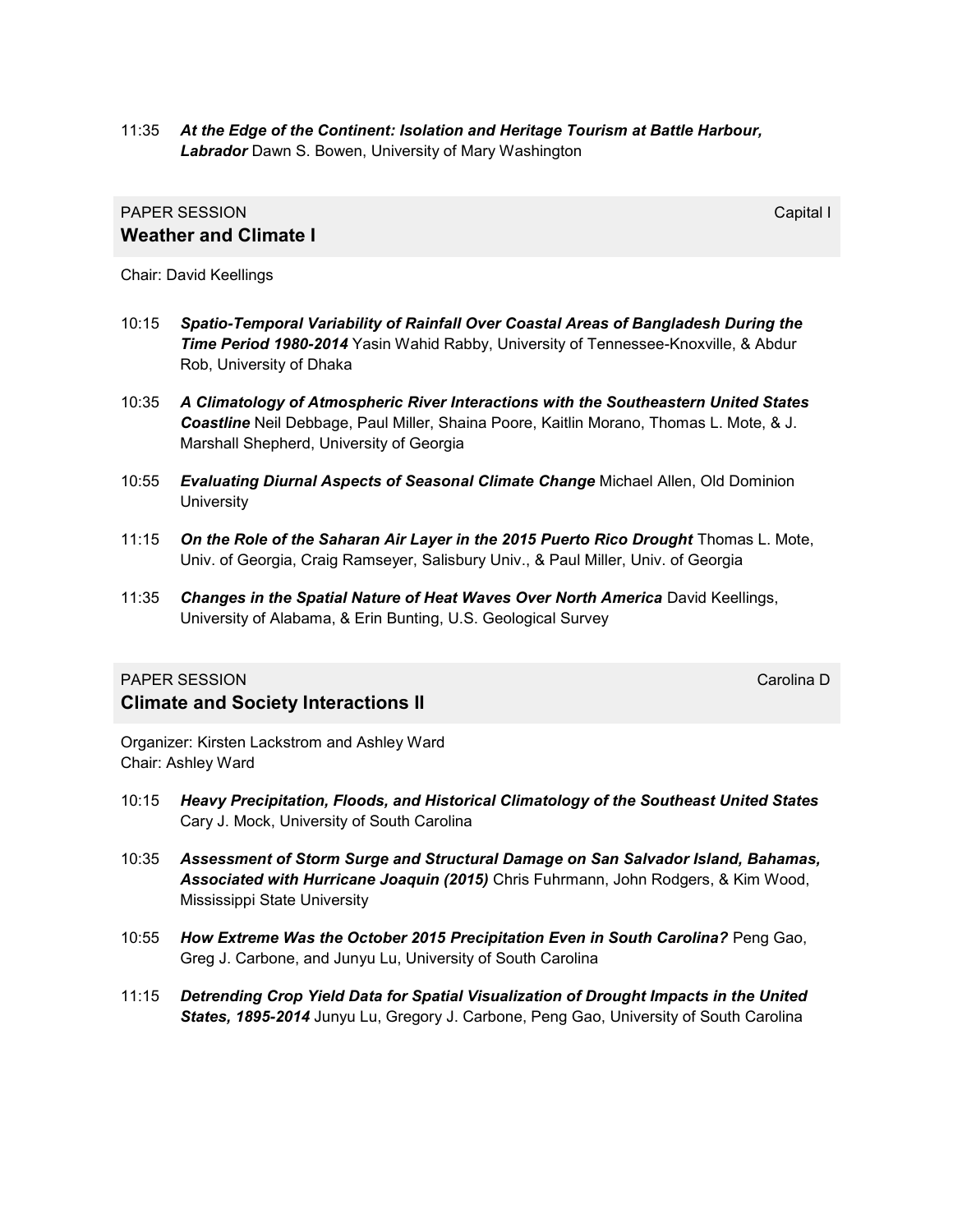### PAPER SESSION CAPITAL CONTROL CONTROL CONTROL CONTROL CONTROL CAPITAL CONTROL CAPITAL CONTROL CONTROL CONTROL CONTROL CONTROL CONTROL CONTROL CONTROL CONTROL CONTROL CONTROL CONTROL CONTROL CONTROL CONTROL CONTROL CONTROL **Remote Sensing of Coastal Environments in the U.S. Southeast: Past, Present, and Future**

Organizer: Cuizhen (Susan) Wang & Marguerite Madden Chair: Cuizhen (Susan) Wang

- 10:15 *Multi-Source Remote Sensing for Salt Marsh Mapping in the North Inlet, SC* Cuizhen (Susan) Wang, University of South Carolina
- 10:35 *Mapping Past Salt Marsh Dieback in South Carolina's North Inlet-Winyah Bay National Estuarine Research Reserve Using Remote Sensing* Gwen Miller, James T. Morris, & Cuizhen (Susan) Wang, University of South Carolina
- 10:55 *Analyzing MODIS Derived Tidal Wetland Phenology Using TIMESAT* Shuvankar Ghosh & Deepak Mishra, University of Georgia
- 11:15 *LIDAR Detection of Microtopographic Features in a Forested Landscape with Low Relief: Implications for Amphibian Breeding* Nancy K. O'Hare, University of Georgia
- 11:35 *Unmanned Aerial Systems (UAS) and 3D visualization for Monitoring Natural and Cultural Resources* Marguerite Madden & Thomas Jordan, University of Georgia

### **PAPER SESSION** Carolina E **Graduate Honors Papers--PhD**

Organizer: SEDAAG Honors Committee Chair: Grant L. Harley

- 10:15 *Longleaf Pine Masting, Northern Bobwhite Quail, and Tick-Borne Diseases in the Southeastern United States* Thomas Patterson, University of North Carolina at Greensboro
- 10:35 *Exploring Urban Deprivation Spatial Patterns in Seoul: Using Synthetic Deprivation*  **Index by AHP** Heewon Chea, University of Tennessee-Knoxville
- 10:55 *Crops of Crafts? Changes in Land Use in the Imbabura Valley of Ecuador* Chris Hair, University of Southern Mississippi
- 11:15 *Assessing Sea Defense Systems as an Adaptation to Climate Change through the Perceptions of Multiple Stakeholders*, Kwame Owusu-Daaku, University of South Carolina
- 11:35 *A Spatial and Synoptic Climatology of Weakly Forced Thunderstorms in the Southeast United States*, Paul Miller & Thomas Mote, University of Georgia
- 11:55 *Qualitative Research Methods and Challenges: The Parisian Punk Underground* Tyler Sonnichsen, University of Tennessee-Knoxville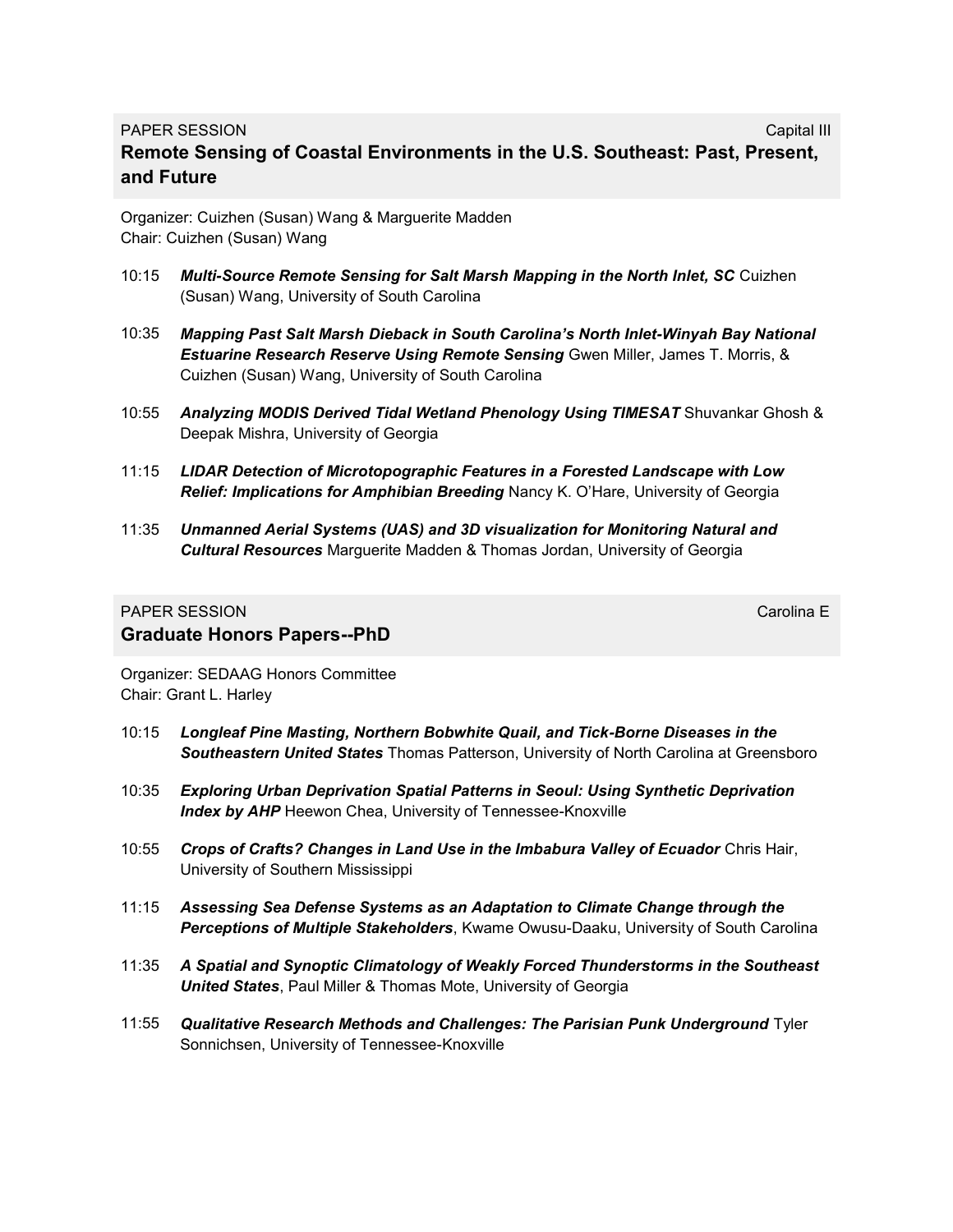### POSTER SESSION **POSTER SESSION**

### **Human Geography**

*Northern Mexico's Folk Houses: Old World Origins and Ecological Similarities* Scott Brown, Francis Marion University

*A Geographical Analysis of Salem's Maritime Trade to the South China Sea: 1785–1815* Dave Doran, Kennesaw State University

*The Shift From Rural to Urban: The Lure of China's Most Urbanized Regions* Jonathan German, University of Tennessee-Knoxville

*The Uncle Remus Highway:An Exploration of Race, Tourism and Memorialization* Margret Gripsover, Western Kentucky University, & Thomas Bell, University of Tennessee

*Recreation Resource Impact Analysis, Cranberry Glades Botanical Area, Monongahela National Forest* Min-Kook Kim, Marshall University

*City Parks of Mobile, Alabama* Regina Kirkland, University of South Alabama

*Recruitment and Retention Challenges of Students from Under-Represented Backgrounds into Geosciences* Heidi Lannon, Santa Fe College

*Community Geography* Karina Livingston, Florida International University

*An Assessment of GIS Data Used in the Study of Food Deserts* Timothy Mulrooney, Chris McGinn, Byron Ifediora, & Richard Madumere, North Carolina Central University

*Improving Geocoding Accuracy of Private Water Wells in Gaston County, NC Using a Context-Based Approach* Claudio Owusu, Eric Delmelle, Wenwu Tang, & Yu Lang, UNC-Charlotte

Youth Participatory Action Research on the West Boulevard Corridor Jamese Pinkston, UNC-Charlotte

*Creating a Diverse Program?: Reflections from a Community Geography* Amanda Rees, Columbus State University

*Close-Range Photogrammetry: Comparing Two Use Cases for Cultural Landscapes* Jesse Rouse, University of North Carolina at Pembroke, & Youyi Jiang, Xi'an University of Science and Technology

*City Inquirer: Using the Cities of America Series to Teach Geographic Inquiry* Jamie Strickland, University of North Carolina at Charlotte

*Integrating Social and Transportation Aspects of Evacuation with GIS: Hillsborough and Pinellas County of Florida* Shakhawat Tanim & Graham Tobin, University of South Florida

*Migration and Germany: How Public Memory and History Play a Significant Role in Migration Policy and Perspective* Mimi Thomas, University of Tennessee-Knoxville

*Spatial Analysis of Southern Micropolitan Places with Craft Breweries* Casey Vinson & Lisa Keys-Mathews, University of North Alabama

*Telling the Rice Kingdom Story: developing an immersive virtual heritage platform for historic Hampton Plantation, Charleston County, SC* Susan Bergeron, Coastal Carolina University

*Now it's my Backyard: An Alternative Scenario of NIMBY at the Urban-Rural Fringe of New Hanover County, North Carolina* David Jensen & Tim Baird, Virginia Polytechnic Institute and State University, & Gary Blank, North Carolina State University

*Characteristics of J. Warren Nystrom Award Competitors and Winners* Carol F. Sawyer & Frances C. Mujica, University of South Alabama, & David R. Butler, Texas State University.

*Smart City: Urban Transformation in 21st Century* Maryam Khabazi, UNC- Charlotte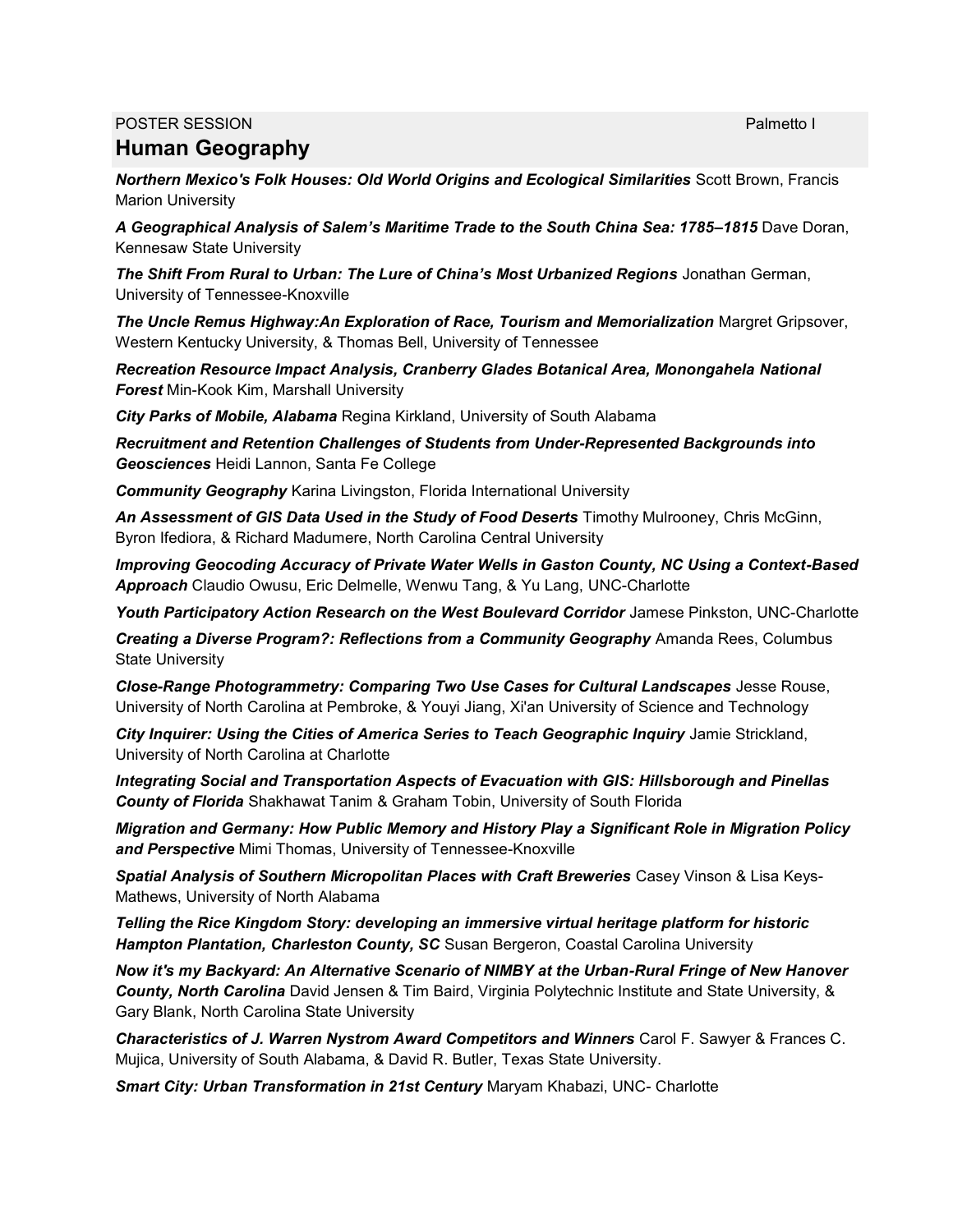# **12:15-1:15 PM**

### **LUNCH**

*Enjoy lunch on your own at one of the many nearby options in downtown Columbia! If you want recommendations, feel free to ask any of the faculty or students from the USC Geography Department***.** 

# **1:15 - 3:15: Paper and Poster Session IV.**

**PAPER SESSION** Capital International Capital International Capital International Capital International Capital I **SEDAAG Special Session: The Geography of the Southern Historical Imagination**

Organizer: Hilda E. Kurtz & Deepak Mishra Chair: Hilda E. Kurtz

**Geographies of Health and Safety** 

- 1:15 *Ethnic Irish Neighborhoods in Mid-nineteenth Century Savannah, Georgia: A Quantitative Cultural Analysis* Sarah Ryniker, Georgia Southern University
- 1:35 *"The Land is our Family": Historical Narratives and Heirs' Property in Coastal South Carolina* Brian Grabbatin, Midlands Technical College
- 1:55 *Race and Rebellion: Virginia's Antebellum African American Oyster Fishery in a Western Atlantic Perspective* Samuel Hanes, University of Maine
- 2:15 *They Didn't Know Any Better: Exceptions as the Rule* Richard H. Schein, University of Kentucky
- 2:35 *Discussant*, Peter Coclanis, University of North Carolina

#### **PAPER SESSION** Carolina D

Chair: Dajun Dai

- 1:15 *Development of a GIS Database in Support of the Assessment and Evaluation of Food Security* Byron Ifediora, North Carolina Central University
- 1:35 *Using Maxent to Predict* **E. coli** *Impairment in Streams: Classification Performance and Sensitivity Analysis* Dennis Gilfillan & Timothy Andrew Joyner, East Tennessee State Univ.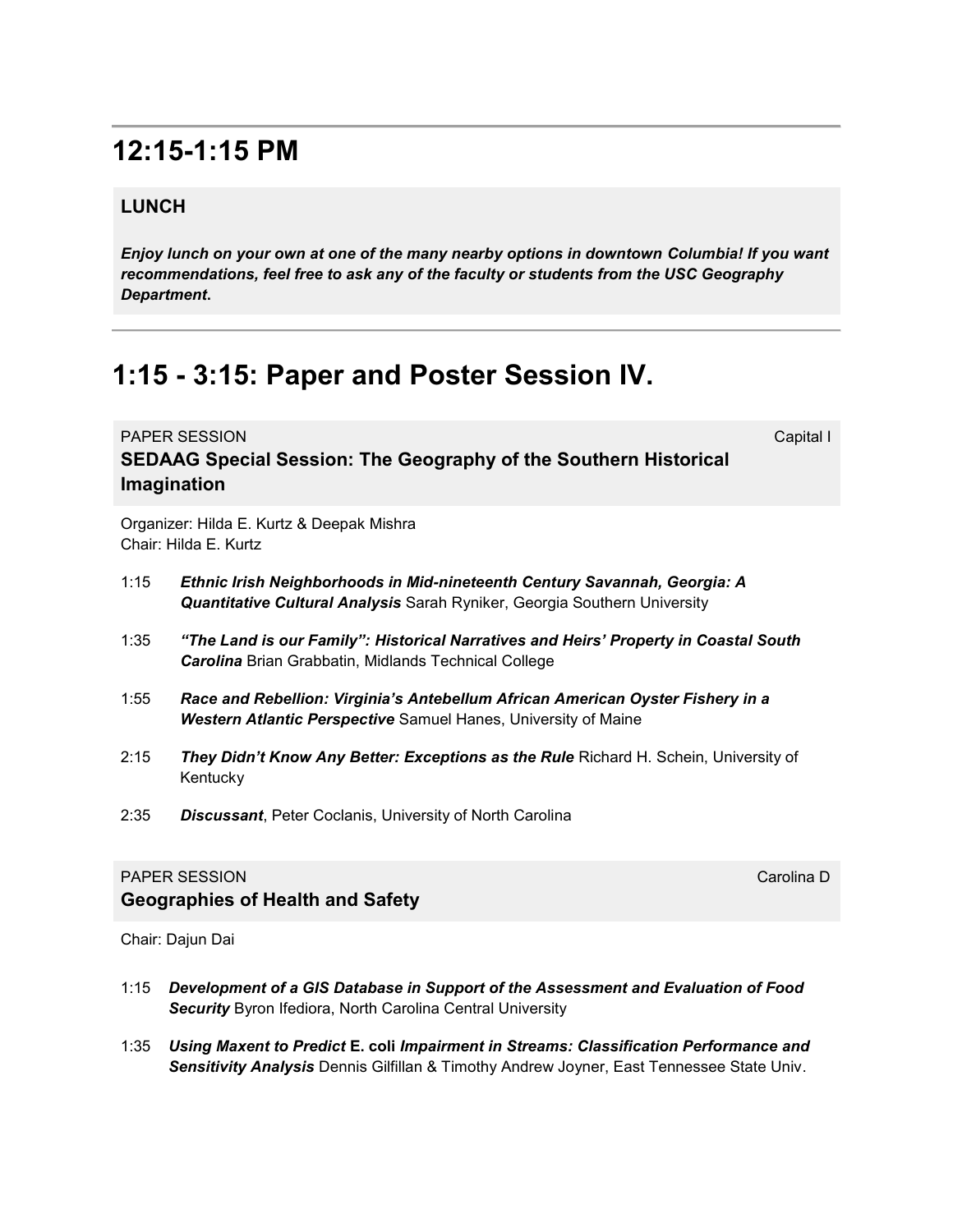- 1:55 **Geospatial Analysis of Road Traffic Accidents in Bangladesh** Munshi Khaledur Rahman & Thomas Crawford, Saint Louis University, & Thomas Schmidlin, Kent State University
- 2:15 *Perceived Importance and Objective Measures of Built Environment Walkabilty: A Campus Study* Xuan Zhang & Lan Mu, University of Georgia
- 2:35 *Spatial Diffusion of the 1918-1919 Spanish Flu Through World War I Military Troops* Danielle Short, Korine Kolivras, Yang Shao, & Kaja Abbas, Virginia Tech
- 2:55 *Radon Screening Activities in an Urban Environment* Dajun Dai, Georgia State Universityfa

### PAPER SESSION Capital III Capital III Capital III Capital III Capital III Capital III Capital III Capital III Capital III Capital III Capital III Capital III Capital III Capital III Capital III Capital III Capital III Capi **Stuck in the Mud: When Commodities Come to a Halt**

Organizer and Chair: Conor Harrison

- 1:15 *Siloed: Uncovering the Political Infrastructure of Wheat in Egypt* Jessica Barnes, University of South Carolina
- 1:35 *Inferred Ignorance: The Cultural Politics of Nature in Ecuador's Mining Industry* David Kneas, University of South Carolina
- 1:55 *The Shadow Geography of Aluminum Production* Pavithra Vasudevan, University of North Carolina at Chapel Hill
- 2:15 *Getting the Price Right: Geographies of Finance and Risk in Caribbean Renewable Energy Transitions* Conor Harrison, University of South Carolina

#### PAPER SESSION CAPITAL CONTROL CONTROL CONTROL CONTROL CAPITAL CAPITAL CAPITAL CAPITAL CAPITAL CAPITAL CAPITAL CAPITAL CAPITAL CAPITAL CAPITAL CAPITAL CAPITAL CAPITAL CAPITAL CAPITAL CAPITAL CAPITAL CAPITAL CAPITAL CAPITAL

**Making Claims, Questioning Categories**

Chair: Solange Munoz

- 1:15 *Research Ethics and Political Ecology* Caroline Parks, University of Florida
- 1:35 *The Environmental Kuznets Curve: A Disinformation Campaign* Kevin P. Martyn, University of South Florida
- 1:55 *Empathy Deficiencies and the Pernicious Trap of Scalar Disregard*, Stephen S. Birdsall, University of North Carolina at Chapel Hill
- 2:15 *Urban Precarity and Eviction: There Is No "Right to the City"* Solange Munoz, University of Tennessee
- 2:35 *What It Means To Become 'More Resilient" in Broward County, Florida: An Analysis of Local Resilience-Building Approaches* Hannah Torres & Kamal Alsharif, University of South Florida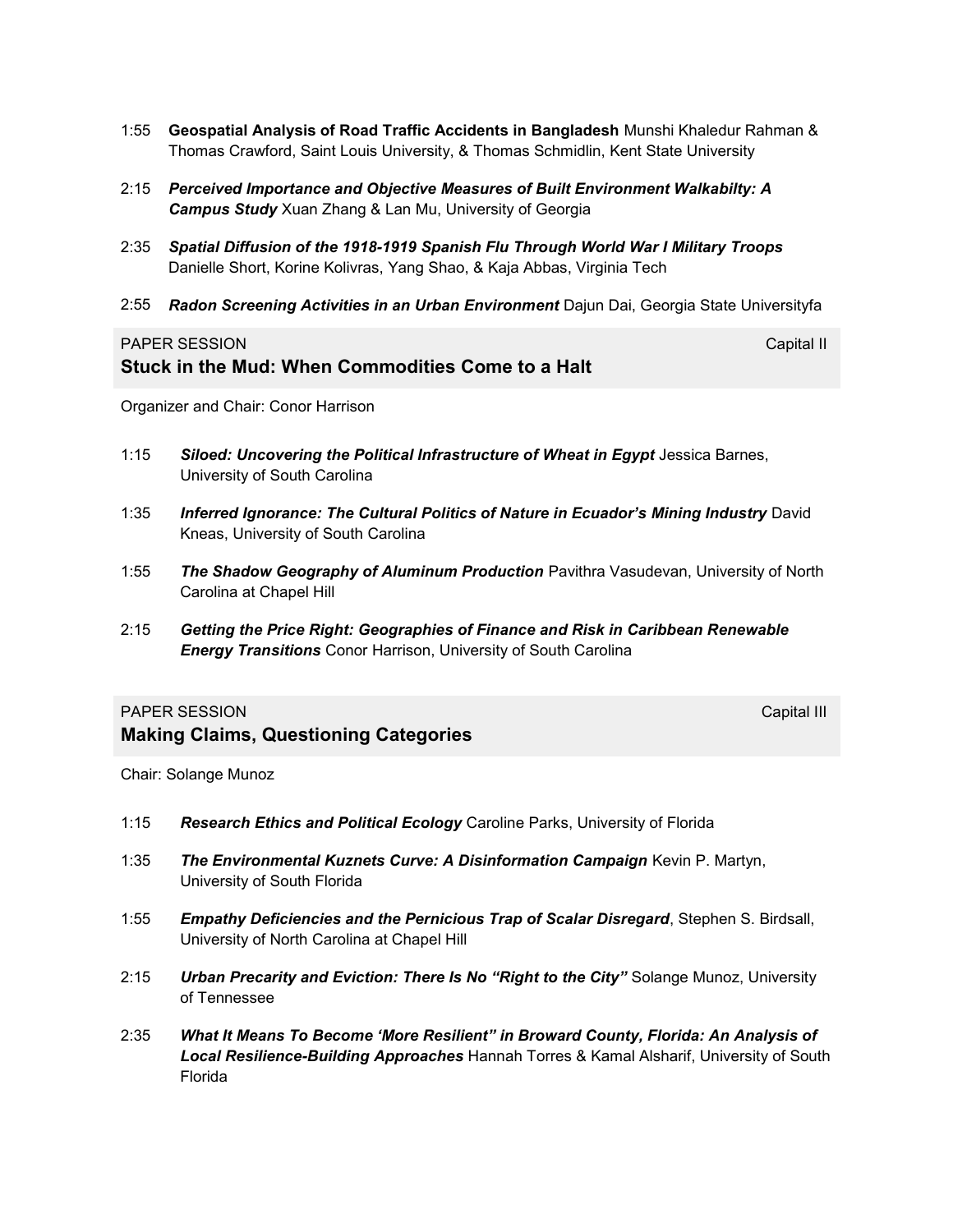### PAPER SESSION Carolina ABC **Floods and Floodplains**

Organizers: Joann Mossa and Sarah Praskievicz Chair: Joann Mossa

- 1:15 *Analysis of the June 23, 2016 West Virginia Flood Event From Meteorological, Hydrological, and Geomorphic Perspectives and the Role of Societal Drivers* Mary M. Buffington & John A. Knox, University of Georgia
- 1:35 *Towards High-Resolution, Real-Time Flood-Inundation Forecasts for the Continental*  **United States: Results from the National Water Center Summer Institute** Sarah Praskievicz & Sagy Cohen, University of Alabama, David Maidement, University of Texas, & Ed Clark, National Water Center
- 1:55 *Flood Non-Stationarity in Urban Basins: Gills and Rocky Branch Creeks, Columbia, SC*  L. Allan James & Chen-Ling Hung, University of South Carolina
- 2:15 Slough Sill Mapping Following a Large Flood, Apalachicola River, Florida Joann Mossa & Yin-Hsuen, University of Florida, Scott Walls, Walls Land and Water, & Matt Kondolf, University of California-Berkeley
- 2:35 *The Biohydrogeomorphology of Regenerating Clearcuts in a Floodplain Forest on the Atlantic Coastal Plain* Christopher Kaase, University of South Carolina
- 2:55 *Local Levees: Shifting Vulnerability in the Floodplain of Yuba County California* Nicole S. Hutton, Old Dominion University, Graham A. Tobin, University of South Florida, & Burrell E. Montz, East Carolina University

### **PAPER SESSION** CAPITAL CONTROL CONTROL CONTROL CONTROL CONTROL CAPITAL CAPITAL CAPITAL CAPITAL CAPITAL CAPITAL CAPITAL CAPITAL CAPITAL CAPITAL CAPITAL CAPITAL CAPITAL CAPITAL CAPITAL CAPITAL CAPITAL CAPITAL CAPITAL CAPITA **Applications in Dendrochronology**

Organizers: Henri D. Grissino-Mayer & Maegen L. Rochner Chair: Maegen L. Rochner

- 1:15 *Tree-Ring Reconstructions of Streamflow in the Eastern U.S.* R. Stockton Maxwell, Radford University, Grant L. Harley, Univ. of Southern Mississippi, Justin T. Maxwell, Indiana University, Shelley A. Rayback, Univ. of Vermont, Neil Pederson & Edward R. Cook, Columbia Univ., David J. Barclay, SUNY Courtland, W. Li, Duke Univ. & J.A. Rayburn, SUNY New Palz
- 1:35 *A Multi-Millennial Perspective of Drought Variability for the American Southwest using Rocky Mountain Juniper (***Juniperus scopulorum** *Sarg.)* Joshua S. Oliver and Grant L. Harley, Univ. of Southern Mississippi, & Henri Grissino-Mayer, Univ. of Tennessee-Knoxville
- 1:55 *First Dendrochronological Dating of Dugout Canoes in North America* Henri D. Grissino-Mayer & Maegen L. Rochner, University of Tennessee-Knoxville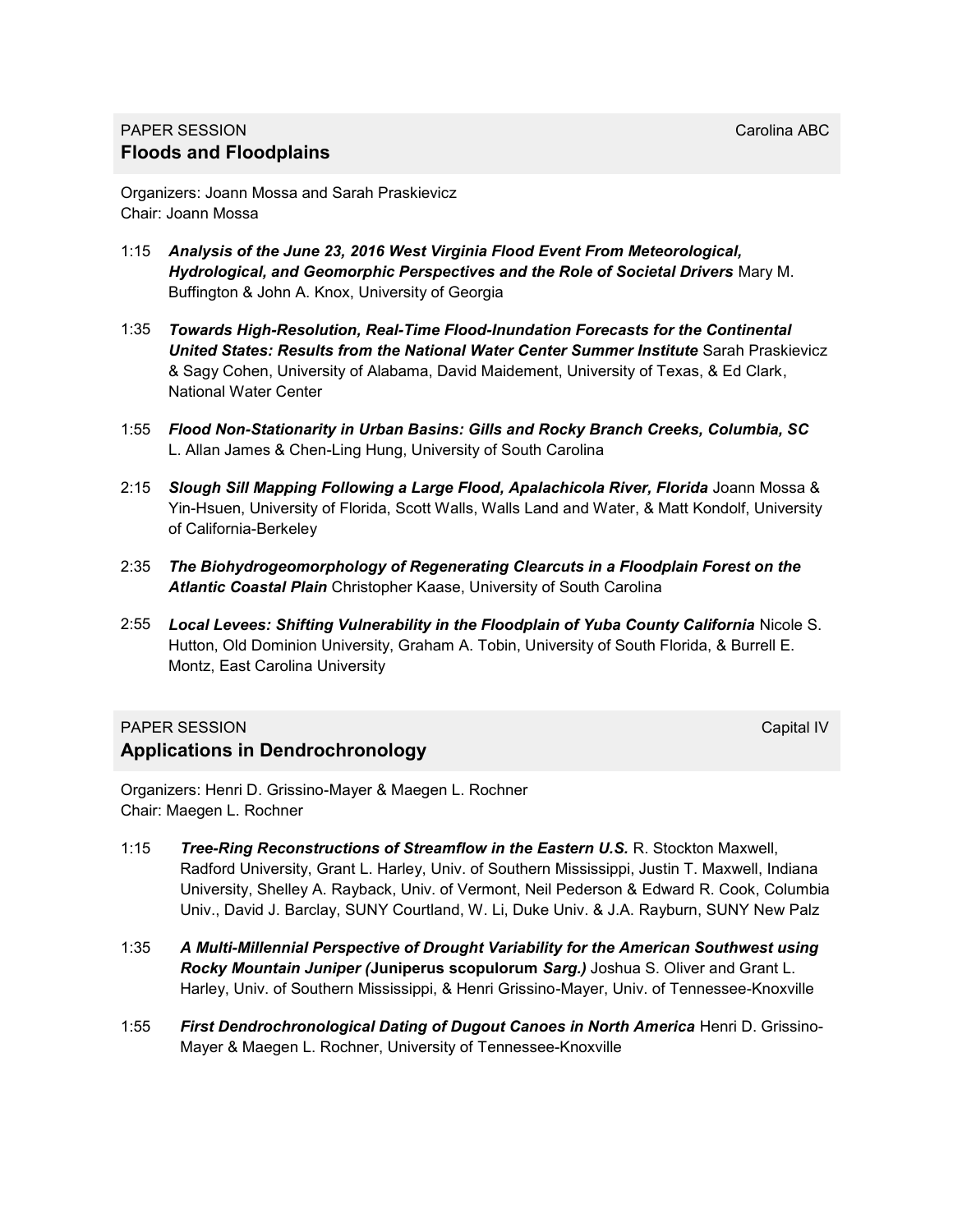- 2:15 *A Multi-Centennial Perspective of Snowpack Variability for the Sangre de Cristo Mountains, New Mexico, USA* Michael P. Thornton & Grant L. Harley, University of Southern Mississippi, & Justin T. Maxwell, Indiana University
- 2:35 *Dendrochronological Dating of the Warner House and Barn (20LV334), Livingston County, Michigan, USA* Maegen Rochner, Hudson Kelley, Christopher Wilson, & Henri Grissino-Mayer, University of Tennessee-Knoxville
- 2:55 *Dendrochronological, Historic, and Aesthetic Value of Old Growth Trees on Southern University Campuses*, Keith Watkins, University of North Carolina at Greensboro (GRADUATE HONORS PAPER--MASTERS)

#### **PAPER SESSION** Carolina E

### **Studies in the Communication and Perception of Weather and Climate**

Chair: Kathleen Sherman-Morris

- 1:15 *Access, Trust, and Preference: Tornado Warning Communication in Rural Communities* Zebulon C. Wallace, University of Memphis
- 1:35 *Communicating Weather Information through Social Media-rology: An Assessment of the National Weather Service's Social Media Content and Account Analytics* Minh Duc Phan & Burrell Montz, East Carolina University
- 1:55 *A Comparison of Perceived and Climatological Risk to Tornadoes Surrounding Three Tennessee Cities* Kelsey N. Ellis, Lisa R. Mason, Kelly N. Gassert, University of Tennessee
- 2:15 *On the Events Surrounding the Storm With No Name, 12-14 August 2016, South Louisiana* Clay Tucker, Louisiana State University
- 2:35 *User Interpretation of Hurricane Wind Potential and Forecast Track Graphics* Kathleen Sherman-Morris, Mississippi State University, & Karla Antonelli, The National Research & Training Center on Blindness & Low Vision
- 2:55 *Climate Research, Education, and Extension: Developing a State Climate Office in Tennessee* T. Andrew Joyner, William Tollefson, & Joseph B. Harris, East Tennessee State **University**

## **3:15-3:30 PM: Coffee and Refreshments Break**

*Enjoy refreshments during this break, which is sponsored in part by Esri, one of the premiere international developers of geographic information system (GIS) software, web GIS and geodatabase management applications.*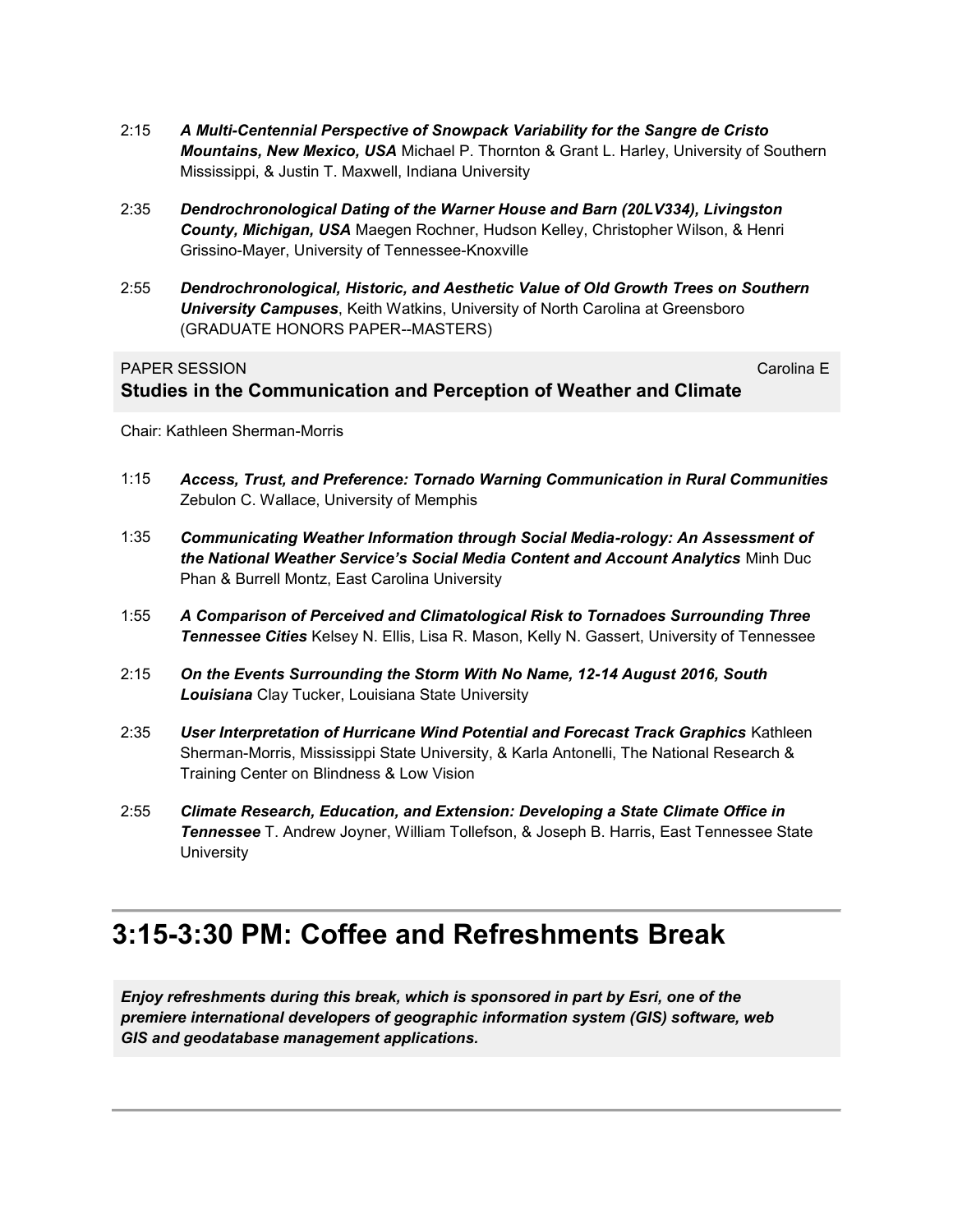# **3:30 - 5:30 PM: Paper and Poster Session V.**

### PAPER SESSION **Capital II** Capital II Capital II Capital II Capital II Capital II Capital II Capital II Capital II **Migrant Geographies**

Chair: William Terry

- 3:30 *Refugee Community Formation in the Conservative South* Melissa E. Holmes, University of Tennessee
- 3:50 *Residential Location Patterns of Immigrants in 21st Century: Evidences from Atlanta MSA* Arwa Altaher & Selima Sultana, University of North Carolina at Greensboro
- 4:10 *To Dream the American Dream: A Spatial Assessment of Immigrants' Housing Choices and Question for Upward Mobility* Selima Sultana & Arwa Altaher, University of North Carolina at Greensboro
- 4:30 *Sports and the Social Integration of Migrants: Gaelic Football, Rugby Football, and Association Football in South Dublin* Neil Conner, Delta State University
- 4:50 *Seasonal Guest Work and Vulnerability in Hospitality and Tourism: Challenges for J-1 and H-2B Workers* William Terry, Clemson University

### PAPER SESSION CAROLINE CONTROL CONTROL CAROLINE CAROLINE CAROLINE CAROLINE CAROLINE CAROLINE CAROLINE CAROLINE **Human Geography in Cross-Section**

Chair: Joe Weber

- 3:30 *The Accessibility Analysis for the Impact of the Future Railway Upgrade Plans: A Case Study of the Southeast Region* Hyojin Kim & Selima Sultana, University of North Carolina at Greensboro
- 3:50 *North Carolina Vineyard Site Selection: Testing the Effectiveness of North Carolina Cooperative Extension Guidance* John W. Nowlin & Rich Bunch, University of North Carolina at Greensboro
- 4:10 *Emergency Management Agencies and Linguistically Isolated Households: The Case of County-Level Emergency Management Agencies in Florida* Karen M. Wertz & Christopher K. Uejio, Florida State University
- 4:30 *Death, Divorce, and Debt: How Older and Younger Foreclosees Compare, and the Race/Age Implications of Mortgage Debt in a Southern U.S. County* Joe Weber & Bronwen Lichtenstein, University of Alabama
- 4:50 *Community Geography Initiative: Integrating the Academic World with Applied Real World Solutions* Derrick Scott, Florida International University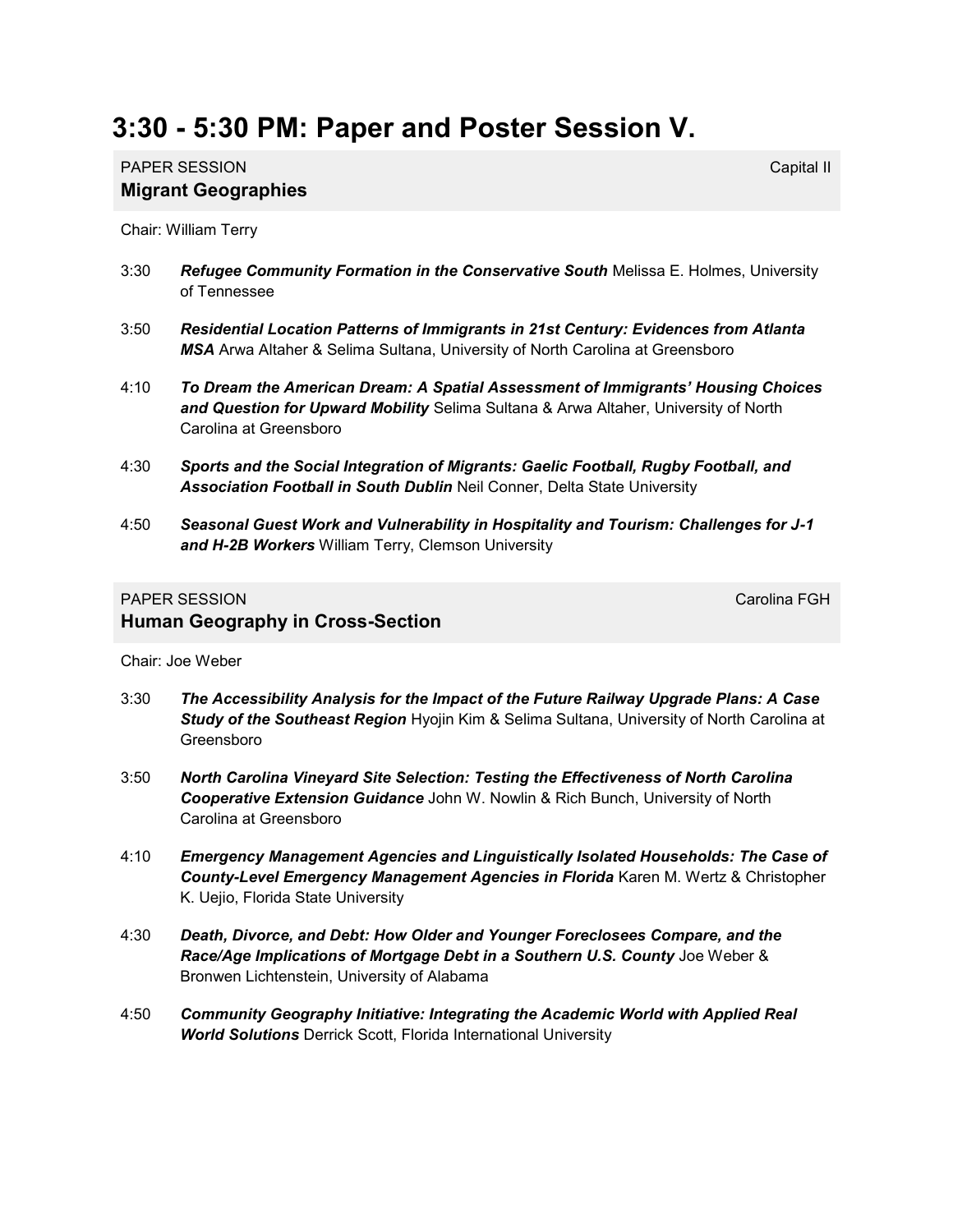Chair: Caitlin Finlayson

- 3:30 *Barbecue and the Mosaic of Southern Carolina* Chuck Kovacik, Univ. of South Carolina
- 3:50 *Rocks on the Rocks: The Physical Geography of Bourbon* Larry Kleitches, Georgia State **University**
- 4:10 *Perceptions of Food Quality Among College Students* Clara Ludtke & Caitlin Finlayson, University of Mary Washington
- 4:30 *What We Don't Eat: Analyzing the Narrative of Food Waste* Caitlin Finlayson, University of Mary Washington

#### PAPER SESSION **Capital III** Capital III Capital III Capital III Capital III Capital III Capital III **Weather and Climate II**

Chair: Jason C. Senkbeil

- 3:30 *Spatial Analysis of Tropical Cyclone Rain Fields for Storms Making Landfall in Southeast United States Using TRMM Satellite Data* Yao Zhou & Corene Matyas, University of Florida
- 3:50 *Simulating Effects of Land Surface Characters on Tropical Cyclone Rainfall Pattern Using Hurricane Nature Run (HNR) and Weather Research Forecasting (WRF) Model* Yu Wang & Corene Matyas, University of Florida
- 4:10 *Assessing Bias in Simulated Radar Reflectivity Values for a Landfalling Hurricane*  Corene Matyas, University of Florida, Stephanie Zick, virginia Polytechnic Institute and State University, & Jingyin Tang, University of Florida
- 4:30 *A 235-year Record of Precipitation from Tropical Cyclones in Eastern North Carolina Derived from Longleaf Pine* **(Pinus palustris Mill.)** Paul A. Knapp, Univ. of North Carolina at Greensboro, Justin T. Maxwell, Indiana Univ., & Peter T. Soule, Appalachian State Univ.
- 4:50 *Evaluating the Predictive Capability of a Tornado Watch Scale Using Past Events* Jason C. Senkbeil & Walker Skeeter, University of Alabama

### PAPER SESSION Carolina ABC **Vulnerability and Risk**

Chair: Tyler Fricker

3:30 *Spatiotemporal Variation in Risk to Sea-Level Rise: A Case Study of Coastal Georgia* R. Dean Hardy, University of Maryland-College Park & Mathew Hauer, University of Georgia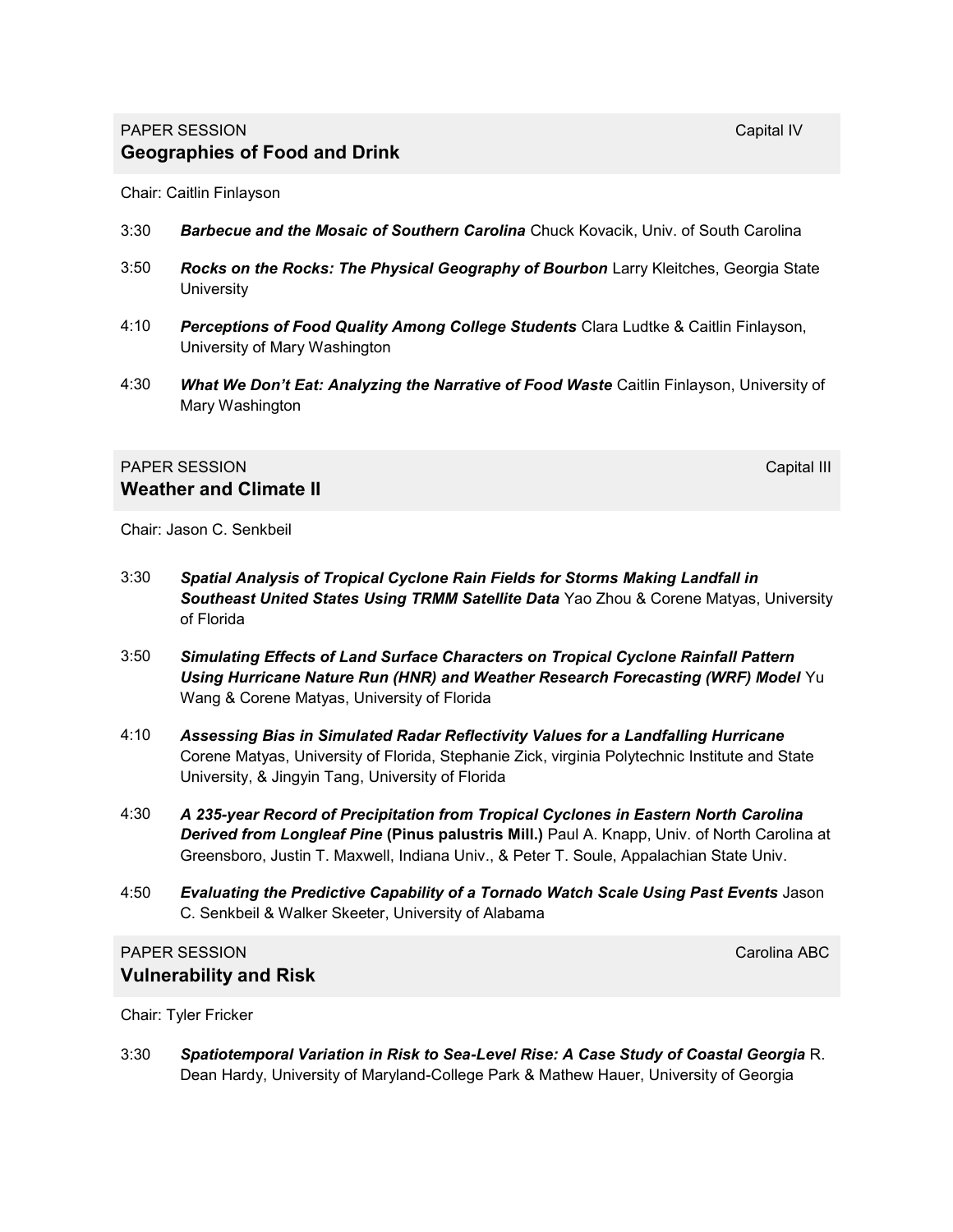- 3:50 *Tornado Alley on the Move: Analysis of Tornado Activity in the SEDAAG Region from 1960-2015* Doug R. Oetter, Georgia College & State University
- 4:10 *Natural Disaster and Vulnerability: An Analysis of 2016 Flooding in Louisiana* Aynaz Lotfata & Shrinidhi Ambinakudige, Mississippi State University
- 4:30 *Energy and Population Elasticity of Tornado Casualties at the Tornado Level* Tyler Fricker & James Elsner, Florida State University

### **PAPER SESSION** Capital International Capital International Capital International Capital International Capital I **Applications in Remote Sensing**

Chair: Tina Delahunty

- 3:30 *The Potential of Using LIDAR and Aerial Imagery for Inventory of Geographically Isolated Wetlands in the South Carolina Coastal Plain* Haiqing Xu, Michael E. Hodgson, Silvia Piovan, University of South Carolina
- 3:50 *Assessing Land Cover Change in Central Texas During the 2011 Drought Event Using Change Vector Analysis of Landsat 5 Remote Sensor Data* Shoumik Rahman, Florida State University
- 4:10 *Utility of a Land Use Land Cover Dataset for Habitat Location* Tina Delahunty & Jamie Shinskie, Bloomsburg University, & Amber Pitt, Trinity College

**When Graduate Students Teach: Tips and Strategies to Help You Succeed**

#### **PANEL SESSION** Carolina Decree and Carolina Decree and Carolina Decree and Carolina Decree and Carolina Decree and Carolina Decree and Carolina Decree and Carolina Decree and Carolina Decree and Carolina Decree and Caroli

Organizer: Sally P. Horn and Matthew T. Kerr

Chair: Sally P. Horn

3:30 *Panelists* Matthew T. Kerr, University of Tennessee, Danielle Haskett, University of Georgia, Fergus Keatinge, University of Florida, Mayra Roman-Rivera, University of South Carolina, Derek Martin, Appalachian State University, & Caroline Parks, University of Florida

### POSTER SESSION **POSTER SESSION**

**Physical Geography**

*Large-scale Atmospheric Environments Associated with Mesoscale Convective Complexes in Southern Brazil* Flavia Dias de Souza Moraes, University of Georgia, Francisco Aquino, Federal University of Rio Grande do Sul, & Thomas Mote, University of Georgia

*Data Fusion Techniques for Estimating Urban Tree Metrics* Tyler Jones, Luke Marzen, & Art Chappelka, Auburn University

*Spatial Variations of Lateral Channel Migration, Blue River, Wisconsin* Scott Lecce, East Carolina University, & Jessy Van Horn, U.S. Department of Agriculture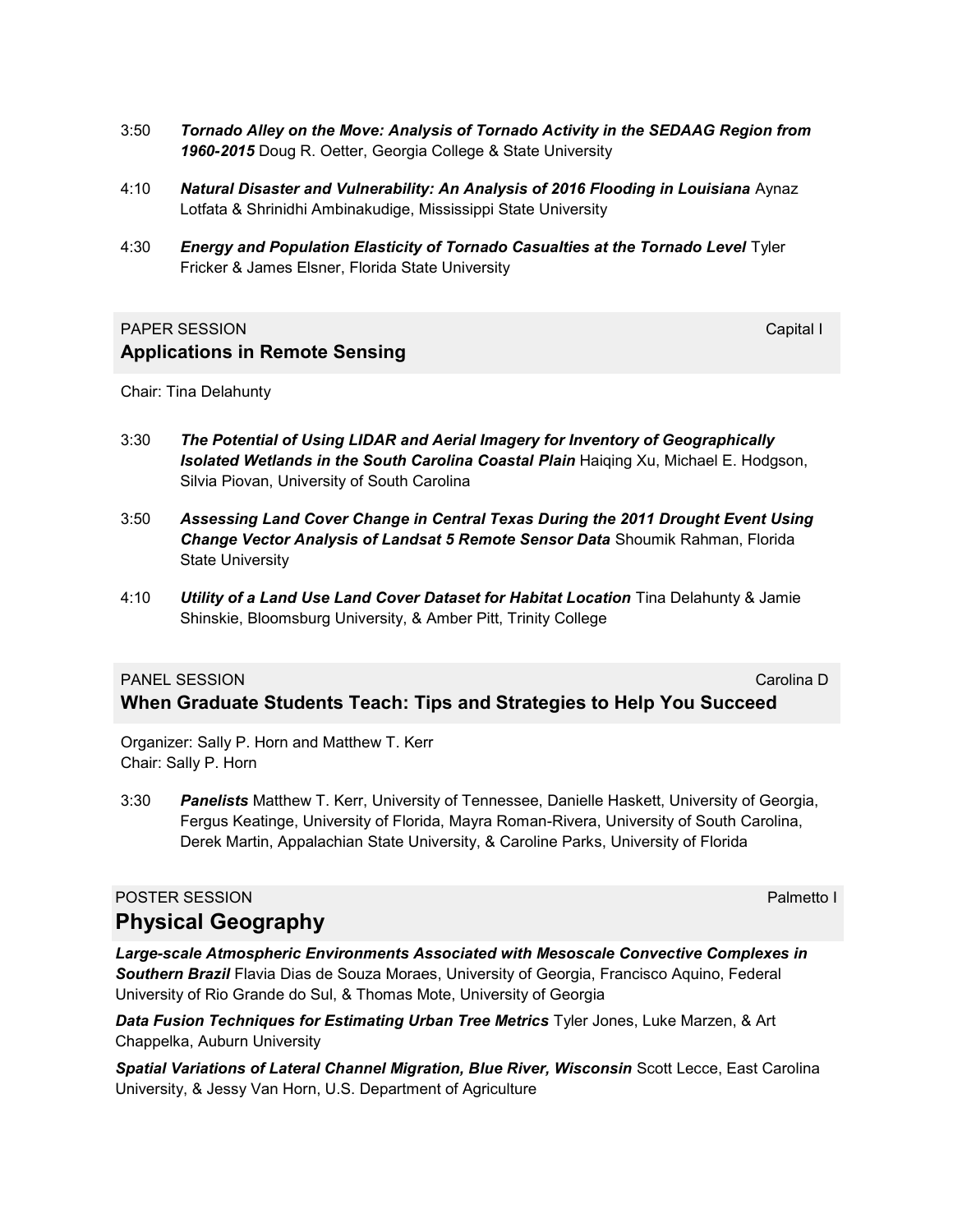*Investigating Prehistoric Pottery to Reconstruct Diets: Do Natural Geolipids in Clays Survive Firing to Affect Interpretations?* Matthew Kerr, University of Tennessee-Knoxville, & Eleanora A. Reber, University of North Carolina at Wilmington

*Monitoring Sediment Dynamics within a Gully in West Tennessee using Terrestrial LiDAR* Yingkui Li, Jack McNelis, & Robert Washington-Allen, University of Tennessee-Knoxville

*Ocean - Atmosphere Influences on U.S. Tornado Variability* Tyler Ortegren, Rebecca Foglietti, & Jason Ortegren, University of West Florida

*Fog Characteristics and Impacts across the Delmarva Peninsula* Darren Parnell, Salisbury University, Wesley Skeeter, University of British Columbia, & Brent Skeeter, Salisbury University

*Investigating the Climate-Growth Relationships of Tsuga canadensis & Quercas alba Using Treering Analysis* Stephen Price, Radford University

*A 3,200 Year Sedimentary Charcoal Record of Fire From a Globally Rare and Critically Imperiled Central Appalachian Pitch Pine Bog* Chance Raso & Lisa Kennedy, Virginia Tech

*Morphological Response to Reduced Discharge on a Losing Catawba River Bifurcate* Jennifer Reynolds & Dan Royall, University of North Carolina at Greensboro

*A Geospatial Assessment of Wetland Habitat Change in the Mobile-Tennsaw River Delta (AL) from 2006 to 2013* John Rodgers & Scott Rush, Mississippi State University, & Eric Soehren, Alabama Department of Conservation and Natural Resources

*Synoptic Conditions and Surface Weather Types Associated with Intense Precipitation Events in the Mid-Atlantic* Walker Skeeter, University of Alabama

*Viability of Structure From Motion in Understanding Bank Morphology In-Stream* Robert Sorrells & David Leigh, University of Georgia

*Linkages between Arctic Sea-Ice Extent, Summer Surface Temperatures, and Radial Growth of Alpine-Larch Trees in the Northern Rockies* Peter Soule, Appalachian State University, Paul Knapp, University of North Carolina at Greensboro, & Steve Shelly, U.S. Forest Service Northern Region

*Seedling Establishment Characteristics within the Wooded/disturbed Ecotone of an Old Growth Forest and a Managed Forest* Melanie Stine, Sweet Briar College

*Seasonal Analysis of Historical Air Mass Persistence Across the United States, 1955-2015* Jessica Suggs & Andrew Ellis, Virginia Tech

*Observations from New Meteorological Stations on the Quelccaya Icecap and Quisoquipina Glacier, Cordillera Vilcanota, Peru: 2014-2016* Jessica Thaggard & L. Baker Perry, Appalachian State **University** 

*Extreme Rainfall Climatology for the Tri-Cities Region of Tennessee* William Tollefson & T. Andrew Joyner, East Tennessee State University, & Joseph Harris, Louisiana State University

*Evaluation of an Autometric Methodology for Delineating the Binary Shape of Tropical Cyclone Precipitation Patterns* Stephanie Zick, Virginia Tech